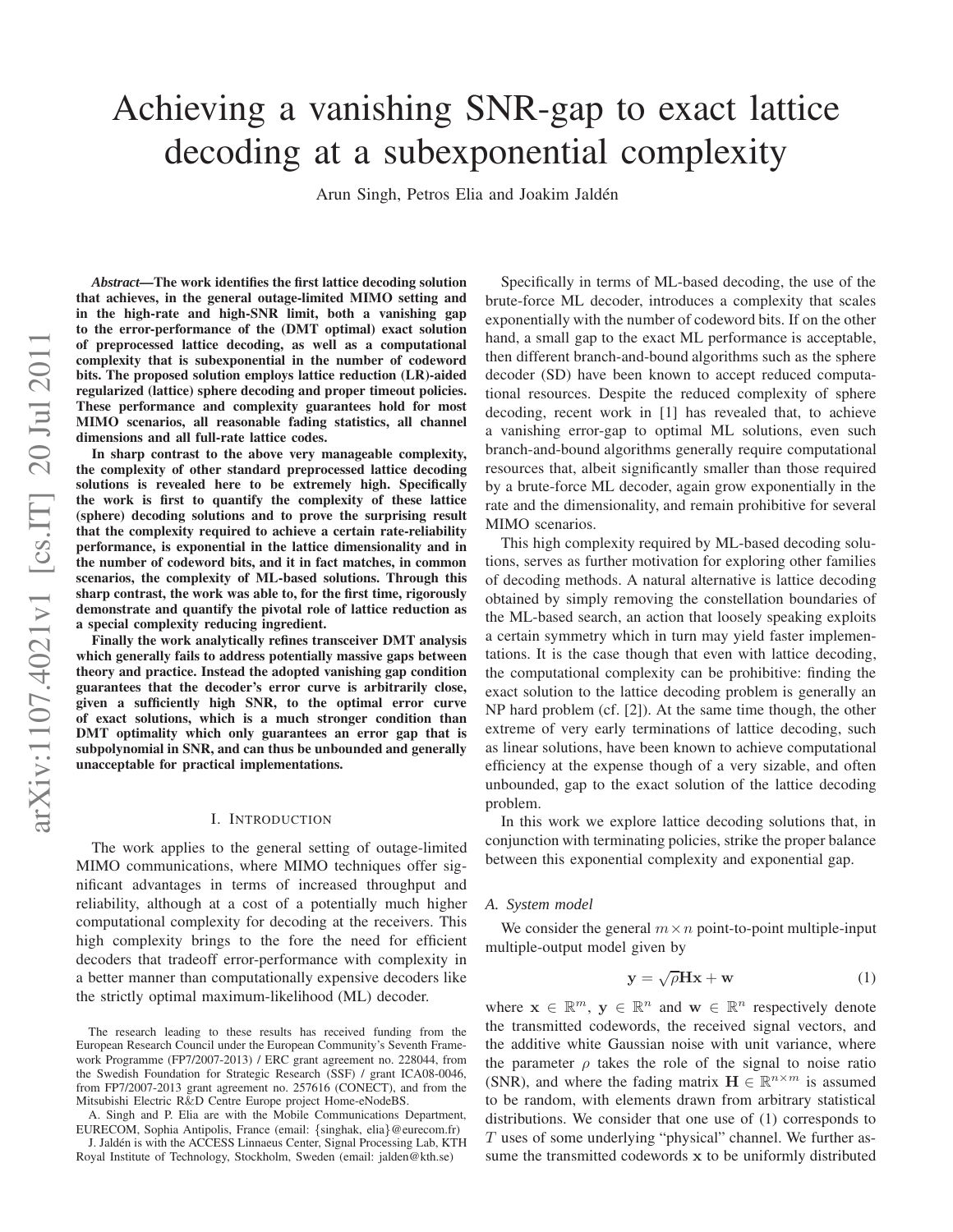over some codebook  $\mathcal{X} \in \mathbb{R}^m$ , to be statistically independent of the channel H, and to satisfy the power constraint

$$
E\{\|\mathbf{x}\|^2\} \le T. \tag{2}
$$

*B. Rate, reliability and complexity in outage-limited MIMO communications*

In terms of error performance, we let  $P_e$  denote the probability of codeword error, and we consider the rate,

$$
R = \frac{1}{T} \log |\mathcal{X}|,\tag{3}
$$

in bits per channel use (bpcu), where  $|\mathcal{X}|$  denotes the cardinality of  $X$ .

Regarding complexity, we let  $N_{\text{max}}$  describe the computational resources, in floating point operations (flops) per  $T$ channel uses, that the transceiver is endowed with, in the sense that after  $N_{\text{max}}$  flops, the transceiver must simply terminate, potentially prematurely and before completion of its task. We note that naturally,  $N_{\text{max}}$  is intimately intertwined with the desired  $P_e$  and  $R$ , and that any attempt to significantly reduce  $N_{\text{max}}$  may be at the expense of a substantial degradation in error-performance.

In the high SNR regime, a given encoder  $\mathcal{X}_r$  and decoder  $\mathcal{D}_r$  are said to achieve a *multiplexing gain*  $r$  (cf. [3]) and *diversity gain* d(r) if

$$
\lim_{\rho \to \infty} \frac{R(\rho)}{\log \rho} = r, \quad \text{and} \quad -\lim_{\rho \to \infty} \frac{\log P_e}{\log \rho} = d(r). \quad (4)
$$

In the same high SNR regime, the complexity is here chosen to take the form

$$
c(r) := \lim_{\rho \to \infty} \frac{N_{\text{max}}}{\log \rho},\tag{5}
$$

which is henceforth denoted as the *complexity exponent*. Noting that  $R = r \log \rho$ , we observe that  $c(r) > 0$  implies a complexity that is exponential in the rate.

*Remark 1:* A reasonable question at this point would pertain as to why the computational resources  $N_{\text{max}}$  scale with  $\rho$ and are dependent on  $r$ , to which we note that the complexity of decoding is generally dependent on the density of the codebook, which in turn depends on  $\rho$  and R. Furthermore this dependence of the complexity exponent (and by extension of  $N_{\text{max}}$ ) on r, reflects a potential ability to regulate the computational resources depending on the rate. Finally the fact that both  $P_e$  and  $N_{\text{max}}$  are represented as polynomial functions of  $\rho$ , simply stems from the fact that both  $P_e$  and |X| naturally scale as polynomial functions of  $\rho$ . Specifically we quickly note that  $c(r)$  captures the entire complexity range

$$
0 \le c(r) \le rT
$$

of all reasonable transceivers, with  $c(r) = 0$  corresponding to the fastest possible transceiver (requiring a subexponential number of flops per T channel uses), and with  $c(r) = rT$ corresponding to the optimal but arguably slowest, full-search

uninterrupted ML decoder<sup>1</sup> in the presence of a canonical code with multiplexing gain r, i.e., with  $|\mathcal{X}_r| = 2^{RT} = \rho^{rT}$ .

If this canonical code though is linear, searching the entire codebook can be avoided by algorithmic solutions like the sphere decoder (SD) which can provide substantial complexity reductions at a potential small loss in error performance. Such solutions take advantage of the linear nature of the code that is defined by a *generator matrix*  $G$  and a *shaping region*  $\mathcal{R}'$ . Specifically for  $r \geq 0$ , a (sequence of) full-rate linear (lattice) code(s)  $\mathcal{X}_r$  is given by  $\mathcal{X}_r = \Lambda_r \cap \mathcal{R}'$  where  $\Lambda_r \triangleq \rho \frac{-r\hat{T}}{\kappa} \Lambda$  and  $\Lambda \triangleq \{ \mathbf{G}\mathbf{s} \mid \mathbf{s} \in \mathbb{Z}^{\kappa} \}$ , where  $\mathbb{Z}^{\kappa}$  denotes the  $\kappa = \min\{m, n\}$ dimensional integer lattice, where  $\mathcal{R}'$  is a compact convex subset of  $\mathbb{R}^{\kappa}$  that is independent of  $\rho$ , and where  $\mathbf{G} \in \mathbb{R}^{m \times \kappa}$ is full rank and independent of  $\rho$ . For the class of lattice codes considered here, the codewords take the form

$$
\mathbf{x} = \rho^{\frac{-rT}{\kappa}} \mathbf{G} \mathbf{s}, \quad \mathbf{s} \in \mathbb{S}_r^{\kappa} \triangleq \mathbb{Z}^{\kappa} \cap \rho^{\frac{rT}{\kappa}} \mathcal{R}, \tag{6}
$$

where  $\mathcal{R} \subset \mathbb{R}^k$  is a natural bijection of the shaping region  $\overline{\mathcal{R}}'$  that preserves the code, and where  $\overline{\mathcal{R}}$  contains the all zero vector 0.

As noted before, despite the reduced complexity of sphere decoding of such lattice codes (as compared to brute-force ML decoding), recent work in [1] has revealed that even such branch-and-bound algorithms generally require computational resources that grow exponentially in the number of codeword bits and the dimensionality. As an indicative example of this high complexity, we note that the work in [1] showed that such SD algorithms, when applied for decoding a large family of high-performing codes including all known full-rate DMT optimal codes, over the  $n_T \times n_R$  quasi-static MIMO channel with Rayleigh fading and  $n_R \geq n_T$ , introduce a complexity exponent<sup>2</sup> of the form

$$
c(r) = \frac{T}{n_{\rm T}} \left( r(n_{\rm T} - \lfloor r \rfloor - 1) + (n_{\rm T} \lfloor r \rfloor - r(n_{\rm T} - 1))^+ \right). \tag{7}
$$

In the above,  $|r|$  denotes the largest integer not greater than r. The exponent, which simplifies to  $c(r) = \frac{T}{n_{\rm T}} r(n_{\rm T} - r)$ for integer values of r, reaches at  $r = n_T/2$  (for even values of  $n_T$ ) an overall maximum value of  $n_T/T/4$  which, for the aforementioned codes is equal to  $\kappa/8$ , corresponding to complexity in the order of  $2^{\frac{1}{8}\kappa \log \rho} = \rho^{\kappa/8} = \sqrt{|\mathcal{X}|}$ . At any fixed multiplexing gain, these required computational resources can be seen to be in the order of  $2^{RT(\frac{n_1^n-r}{n_T})}$  flops which reveals a complexity that is exponential in the number of codeword bits, and a corresponding exponential slope of  $\frac{n_{\mathrm{T}}-r}{n_{\mathrm{T}}}.$ 

<sup>1</sup>We here note that strictly speaking,  $\mathcal{X}_r, \mathcal{D}_r$  may potentially introduce a complexity exponent larger than rT. In such a case though,  $\mathcal{X}_r, \mathcal{D}_r$  may be substituted by a lookup table implementation of  $\mathcal{X}_r$  and an unrestricted ML decoder. This encoder-decoder will jointly require resources that are a constant multiple of  $|\mathcal{X}_r| = \rho^{rT}$  as it has to construct and visit all possible  $|\mathcal{X}_r|$  codewords, at a computational cost of a bounded number of flops per codeword visit. It is noted that the number of flops per visited codeword is naturally independent of  $\rho$ .

<sup>2</sup>Although premature at this point, we hasten to note for the expert reader that this complexity indeed holds irrespective of the radius updating policy, irrespective of the decoding ordering, and as we will see later on, holds even in the presence of MMSE preprocessing.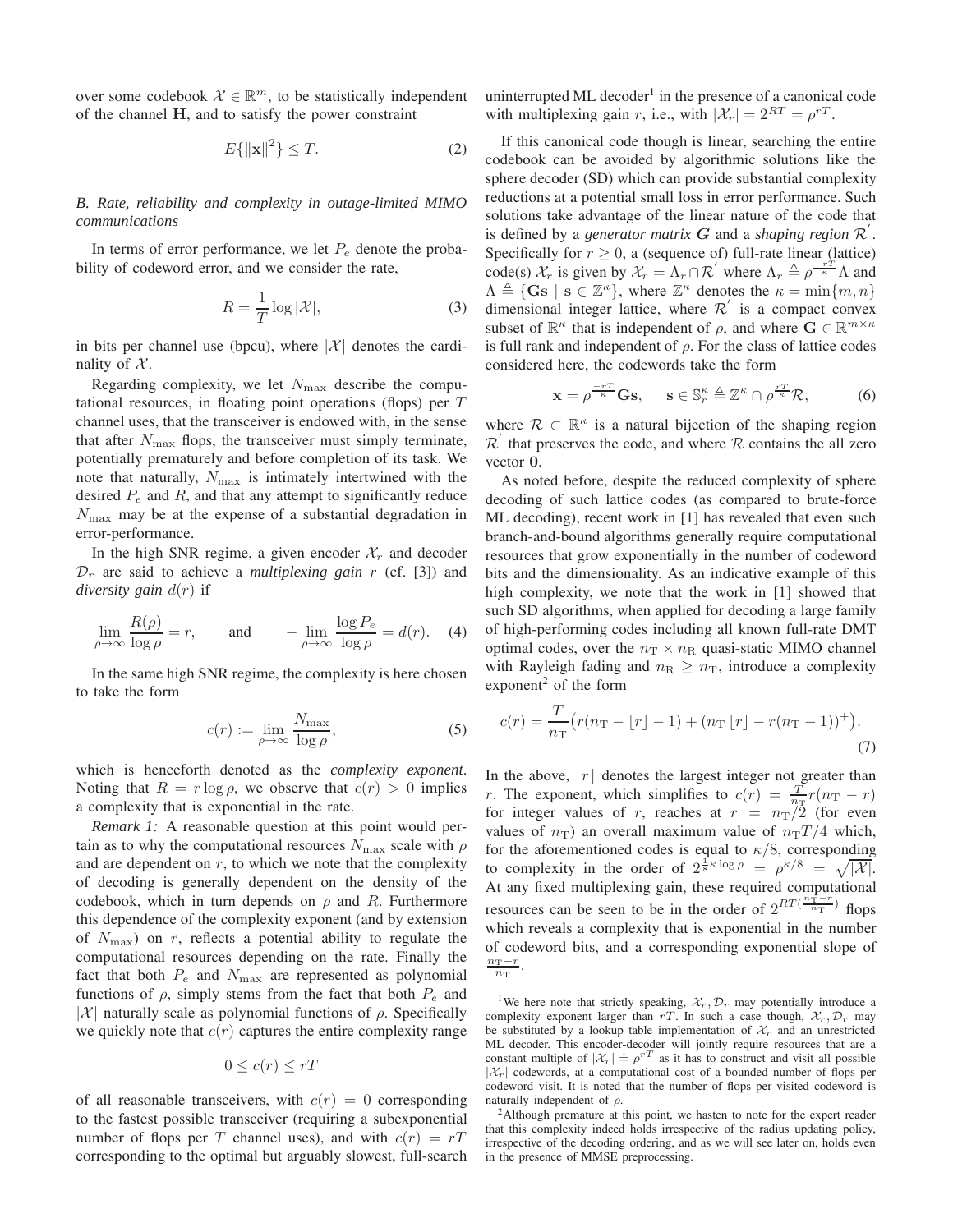#### *C. Transition to lattice decoding for reducing complexity*

As mentioned, this high complexity of ML based (constrained) decoders, motivates consideration of other decoder families, with a natural alternative being the unconstrained (naive) lattice decoder which takes the general form

$$
\hat{\mathbf{x}}_L = \arg\min_{\hat{\mathbf{x}} \in \Lambda_r} \|\mathbf{y} - \sqrt{\rho} \mathbf{H} \hat{\mathbf{x}}\|^2. \tag{8}
$$

Naturally when  $\hat{\mathbf{x}}_L \notin \mathcal{X}_r$ , the decoder declares an error.

The use of lattice decoding, and specifically of preprocessed lattice decoding in MIMO communications has received substantial attention from works like [4], [5] and [6], where the latter proved that lattice decoding in the presence of MMSE preprocessing achieves the optimal DMT for specific MIMO channels and statistics, and for DMT-optimal random codes. The use of lattice decoding as an alternative to computationally expensive ML based solutions, was recently further validated on the one hand by the aforementioned work in [1], [7] which revealed the large computational disadvantages of ML based solutions, and on the other hand by the work in [8] which further confirmed the performance advantages of lattice decoding by showing that regularized (MMSE-preprocessed)<sup>3</sup> lattice decoding achieves the optimal DMT performance, for almost all MIMO scenarios and fading statistics, and all non-random lattice codes, irrespective of the codes' ML performance.

It is the case though that the aforementioned extreme complexity of exact lattice decoding solutions, in conjunction with the potentially unbounded error-performance degradation (gap) of very early terminations (as opposed to exact implementations) of lattice decoding, bring to the fore the need for balanced approximations of lattice decoding solutions that better balance the very sizable complexity and gap. Specifically for any simplified variant  $\mathcal{D}_r$  of the baseline (exact) MMSEpreprocessed lattice decoder, this gap can, in the high SNR regime, be quantified as

$$
g_L(c) \triangleq \lim_{\rho \to \infty} \frac{P_e}{P(\hat{\mathbf{x}} \neq \mathbf{x})}
$$
(9)

where  $P(\hat{x} \neq x)$  describes the probability of error of the *exact* MMSE-preprocessed lattice decoder, where  $P_e$  denotes the probability of error of  $\mathcal{D}_r$ , and where c (i.e.,  $c(r)$ ) is the complexity exponent that describes the (asymptotic rate of increase of the) computational resources required to achieve this performance gap. Generally a smaller computational complexity exponent c implies a larger gap  $q_L(c)$ . The clear task has remained for some time to construct decoders that optimally traverse this tradeoff between  $q$  and  $c$ , i.e., that reduce the performance gap to the exact lattice decoding solution, with reasonable computational complexity. Equivalently for  $N_{\text{max}}(g)$  denoting the computational resources in flops required to achieve a certain gap  $q$  to the baseline exact

MMSE-preprocessed lattice decoder, the above task can be described, in the high SNR regime, as trying to minimize

$$
\lim_{\rho \to \infty} \frac{\log N_{\max}(g)}{\log \rho}.
$$

This will be achieved later on.

## *D. Contributions*

We first show that the computational complexity required by the MMSE-preprocessed (unconstrained) lattice sphere decoder, asymptotically matches the complexity of the (constrained) ML-based (MMSE-preprocessed or not) sphere decoders, and is commonly exponential in the dimensionality and the number of codeword bits. This is established for a large class of codes of arbitrary error-performance, a large class of fading statistics, and specifically for the quasi-static MIMO channel – for example the complexity required for DMT optimal lattice sphere decoding, in the presence of a large family of DMT optimal codes, takes the previously seen simple piecewise linear form in (7). In a parenthetical note, and deviating slightly from the spirit of this paper, we also provide a universal upper bound on the complexity of regularized lattice sphere decoding, which holds irrespective of the lattice code applied and irrespective of the fading statistics. This upper bound again takes the form in (7), matching that in the case of constrained ML-based sphere decoding, thus revealing the surprising fact that there exists no statistical channel behavior that will allow the removal of the bounding region to cause unbounded increases in the complexity of the  $decoder<sup>4</sup>$ .

With provable evidence of the very high complexity of regularized lattice decoding, we turn to the powerful tool of lattice reduction and seek to understand its effects on computational complexity. While there has existed a general agreement in the community that lattice reduction does reduce complexity, cf. [10], this has not yet been supported analytically in any relevant communication settings. In fact, and quite opposite to common wisdom, it was recently shown that for a fixed-radius<sup>5</sup> sphere decoding implementation of the naive lattice decoder [11], LR does not improve the sphere decoder complexity tail exponent.

What our present work shows is that lattice reduction reduces an ML-like exponentially increasing complexity, to very manageable subexponential values. We specifically proceed to prove that the LR-aided regularized lattice decoder, implemented by a fixed-radius sphere decoder and timeout policies that occasionally abort decoding and declare an error, achieves

$$
g_L(\epsilon) = 1
$$
,  $\lim_{\rho \to \infty} \frac{\log N_{\text{max}}(g)}{\log \rho} = 0$   $\forall \epsilon > 0, g \ge 1$ ,

i.e., achieves a vanishing gap to the exact implementation of regularized lattice decoding and does so with a complexity

<sup>3</sup>We will interchangeably use *MMSE-preprocessed decoder* and *regularized decoder*, with the first term being more commonly used, and with the second implying a more general family of decoders (cf. [8] where the equivalence between the two decoders is discussed.). Even though in the asymptotic setting of interest, the two accept the same results throughout the paper, some extra error-performance gains can be achieved by proper optimization of the regularized decoder (cf. [9]).

<sup>&</sup>lt;sup>4</sup>In other words, this complexity bound holds even if the channel statistics are such that the channel realizations cause the decoder to always have to solve the hardest possible lattice search problem.

<sup>5</sup>The radius here is considered fixed in the sense that it does not vary with respect to the channel realization and rate.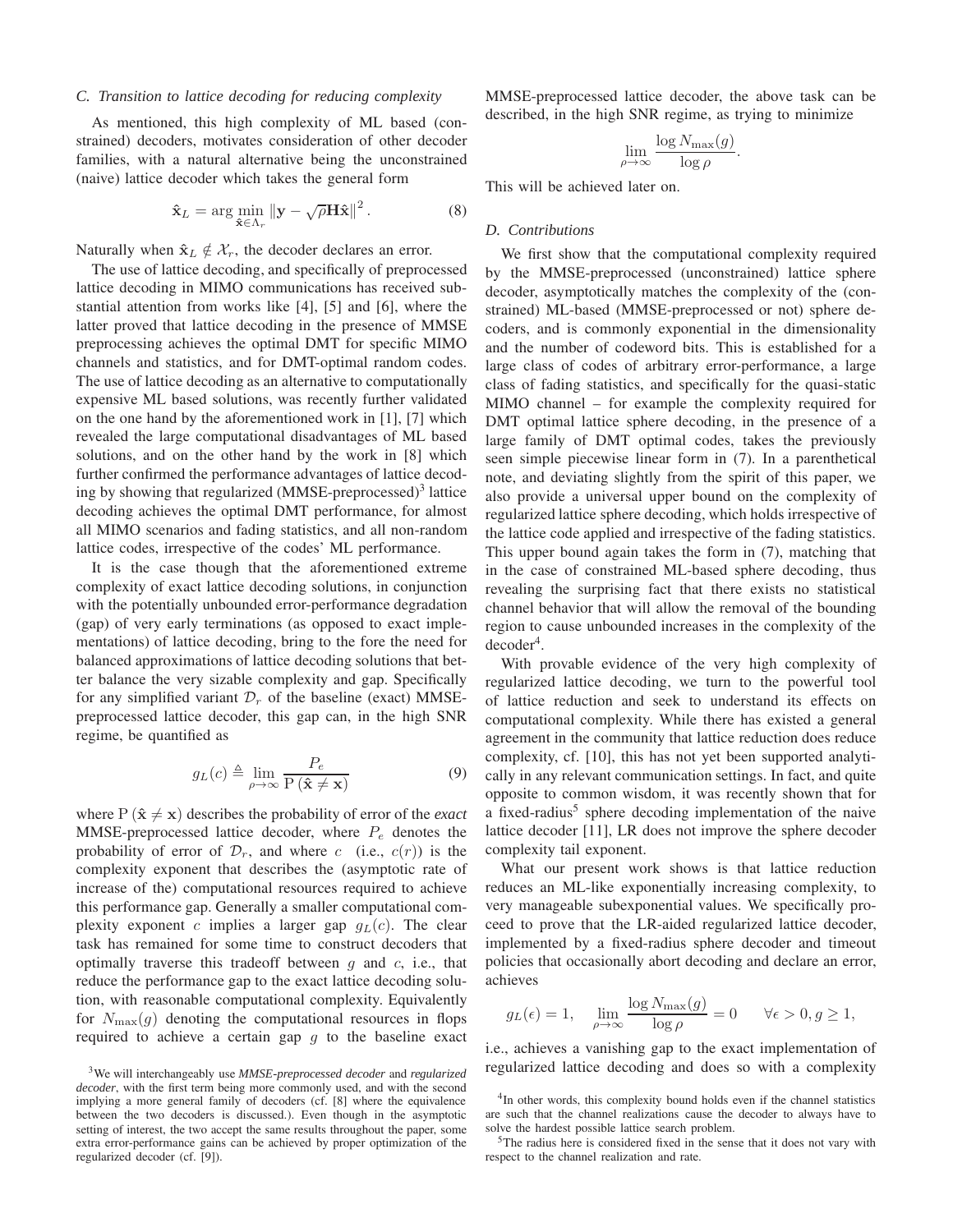exponent that vanishes to zero, which in turn implies subexponential complexity in the sense that the complexity scales slower than any conceivable exponential function. It is finally noted that this vanishing gap approach serves the practical purpose of an analytical refinement over basic diversity analysis which generally fails to address potentially massive gaps between theory and practice.

## *E. Notation*

We use  $\dot{=}$  to denote the *exponential equality*, i.e., we write  $f(\rho) \doteq \rho^B$  to denote  $\lim_{\rho \to \infty}$  $\log f(\rho)$  $\frac{\log f(\rho)}{\log \rho} = B$ , and  $\leq$ ,  $\geq$  are similarly defined. With this notation, we can write  $P_e \doteq \rho^{-d(r)}$ (cf. (4)). In this paper we use  $\lceil \bullet \rceil$  to denote the smallest integer not smaller than the argument,  $\Box \bullet \Box$  to denote the largest integer not larger than the argument,  $(\bullet)^H$  to denote the conjugate transpose of  $(\bullet)$ ,  $(\bullet)^+$  to denote  $\max\{0, (\bullet)\}\$  and  $vec(\bullet)$  to denote the operation whereby the columns of the argument (•) are stacked to form a vector.

## II. MMSE-PREPROCESSED LATTICE SPHERE DECODING **COMPLEXITY**

We proceed to describe the preprocessed lattice decoder, its sphere decoding implementation, and for a practical setting of interest that includes the quasi-static MIMO channel and common codes, to establish the decoder's computational complexity.

#### *A. Lattice sphere decoding*

Combining (1) and (6) yields the equivalent model

$$
y = M_r s + w \tag{10}
$$

where

$$
\mathbf{M}_r = \rho^{\frac{1}{2} - \frac{rT}{\kappa}} \mathbf{H} \mathbf{G} \in \mathbb{R}^{n \times \kappa}
$$
 (11)

is a function of the multiplexing gain<sup>6</sup>  $r$ .

Consequently the corresponding naive lattice decoder in (8) takes the form (see for example [8], also [10])

$$
\hat{\mathbf{s}}_L = \arg\min_{\hat{\mathbf{s}} \in \mathbb{Z}^\kappa} \|\mathbf{y} - \mathbf{M}\hat{\mathbf{s}}\|^2. \tag{12}
$$

As a result though of neglecting the boundary region, the above decoder declares additional errors if  $\hat{\mathbf{s}}_L \notin \mathbb{S}_r^{\kappa}$ , resulting in possible performance costs. These costs motivated the use of MMSE preprocessing which essentially regularizes the decision metric to penalize vectors outside the boundary constraint  $\mathbb{S}_r^{\kappa}$  (cf. [8]). Specifically the MMSE-preprocessed lattice decoder is obtained by implementing an unconstrained search over the MMSE-preprocessed lattice, and takes the form

$$
\hat{\mathbf{s}}_{r-ld} = \arg\min_{\hat{\mathbf{s}} \in \mathbb{Z}^{\kappa}} \left\| \mathbf{F} \mathbf{y} - \mathbf{R} \hat{\mathbf{s}} \right\|^2, \tag{13}
$$

where F and R are respectively the MMSE forward and feedback filters such that  $\mathbf{F} = \mathbf{R}^{-H} \mathbf{M}^{H}$ , where

$$
\mathbf{R}^{H}\mathbf{R} = \mathbf{M}^{H}\mathbf{M} + \alpha_{r}^{2}\mathbf{I},\tag{14}
$$

<sup>6</sup>For simplicity of notation we will, in most cases, denote  $M_r$  with M.

where  $\alpha_r = \rho^{\frac{-rT}{\kappa}}$  and where **R** is an upper-triangular matrix (more details can be found in Appendix D). For  $\mathbf{r} \triangleq \mathbf{Fy}$ , the model transitions from (10) to

$$
\mathbf{r} = \mathbf{R}^{-H} \mathbf{M}^{H} \mathbf{M} \mathbf{s} + \mathbf{R}^{-H} \mathbf{M}^{H} \mathbf{w}
$$
  
\n
$$
= \mathbf{R}^{-H} (\mathbf{R}^{H} \mathbf{R} - \alpha_{r}^{2}) \mathbf{s} + \mathbf{R}^{-H} \mathbf{M}^{H} \mathbf{w}
$$
  
\n
$$
= \mathbf{R} \mathbf{s} - \alpha_{r}^{2} \mathbf{R}^{-H} \mathbf{s} + \mathbf{R}^{-H} \mathbf{M}^{H} \mathbf{w}
$$
  
\n
$$
= \mathbf{R} \mathbf{s} + \mathbf{w}'
$$
 (15)

where

$$
\mathbf{w}' = -\alpha_r^2 \mathbf{R}^{-H} \mathbf{s} + \mathbf{R}^{-H} \mathbf{M}^H \mathbf{w} \tag{16}
$$

is the equivalent noise that includes self-interference (first summand) and colored Gaussian noise. Consequently the corresponding regularized lattice decoder takes the form

$$
\hat{\mathbf{s}}_{r-ld} = \arg\min_{\hat{\mathbf{s}} \in \mathbb{Z}^{\kappa}} \left\| \mathbf{r} - \mathbf{R}\hat{\mathbf{s}} \right\|^2, \tag{17}
$$

which is then solved by the sphere decoder which recursively enumerates all lattice vectors  $\hat{\mathbf{s}} \in \mathbb{Z}^{\kappa}$  within a given sphere of radius  $\xi > 0$ , i.e., which identifies as candidates the vectors  $\hat{\mathbf{s}}$ that satisfy

$$
\|\mathbf{r} - \mathbf{R}\hat{\mathbf{s}}\|^2 \le \xi^2. \tag{18}
$$

The algorithm specifically uses the upper-triangular nature of **R** to recursively identify partial symbol vectors  $\hat{\mathbf{s}}_k$ ,  $k =$  $1, \cdots, \kappa$ , for which

$$
\|\mathbf{r}_k - \mathbf{R}_k \hat{\mathbf{s}}_k\|^2 \le \xi^2,\tag{19}
$$

where  $\hat{\mathbf{s}}_k$  and  $\mathbf{r}_k$  respectively denote the last k components of  $\hat{\mathbf{s}}$  and  $\mathbf{r}$ , and where  $\mathbf{R}_k$  denotes the  $k \times k$  lower-right submatrix of **R**. Clearly any set of vectors  $\hat{\mathbf{s}} \in \mathbb{Z}^{\kappa}$ , with common last k components that fail to satisfy  $(19)$ , may be excluded from the set of candidate vectors that satisfy (18).

The enumeration of partial symbol vectors  $\hat{\mathbf{s}}_k$  is equivalent to the traversal of a regular tree with  $\kappa$  layers – one layer per symbol component of the symbol vectors, such that layer  $k$ corresponds to the kth component of the transmitted symbol vector<sup>7</sup> s. There is a one-to-one correspondence between the nodes at layer k and the partial vectors  $\hat{\mathbf{s}}_k$ . We say that a node is visited by the sphere decoder if and only if the corresponding partial vector  $\hat{\mathbf{s}}_k$  satisfies (19), i.e., there is a bijection between the visited nodes at layer  $k$  and the set

$$
\mathcal{N}_k \triangleq \{ \hat{\mathbf{s}}_k \in \mathbb{Z}^k \mid \|\mathbf{r}_k - \mathbf{R}_k \hat{\mathbf{s}}_k\|^2 \le \xi^2 \}. \tag{20}
$$

## *B. Complexity of MMSE-preprocessed lattice sphere decoding*

Consequently the total number of visited nodes (in all layers of the tree) is given by

$$
N_{SD} = \sum_{k=1}^{\kappa} N_k, \tag{21}
$$

where  $N_k \triangleq |N_k|$  is the number of visited nodes at layer k of the search tree. The total number of visited nodes is commonly

<sup>7</sup>We will henceforth refer to the symbol vector  $\mathbf{s} \in \mathbb{S}_r^{\kappa}$  corresponding to the transmitted codeword  $\mathbf{x} = \rho \frac{-rT}{\kappa}$  **Gs** (cf. (6)), simply as the *transmitted symbol vector*.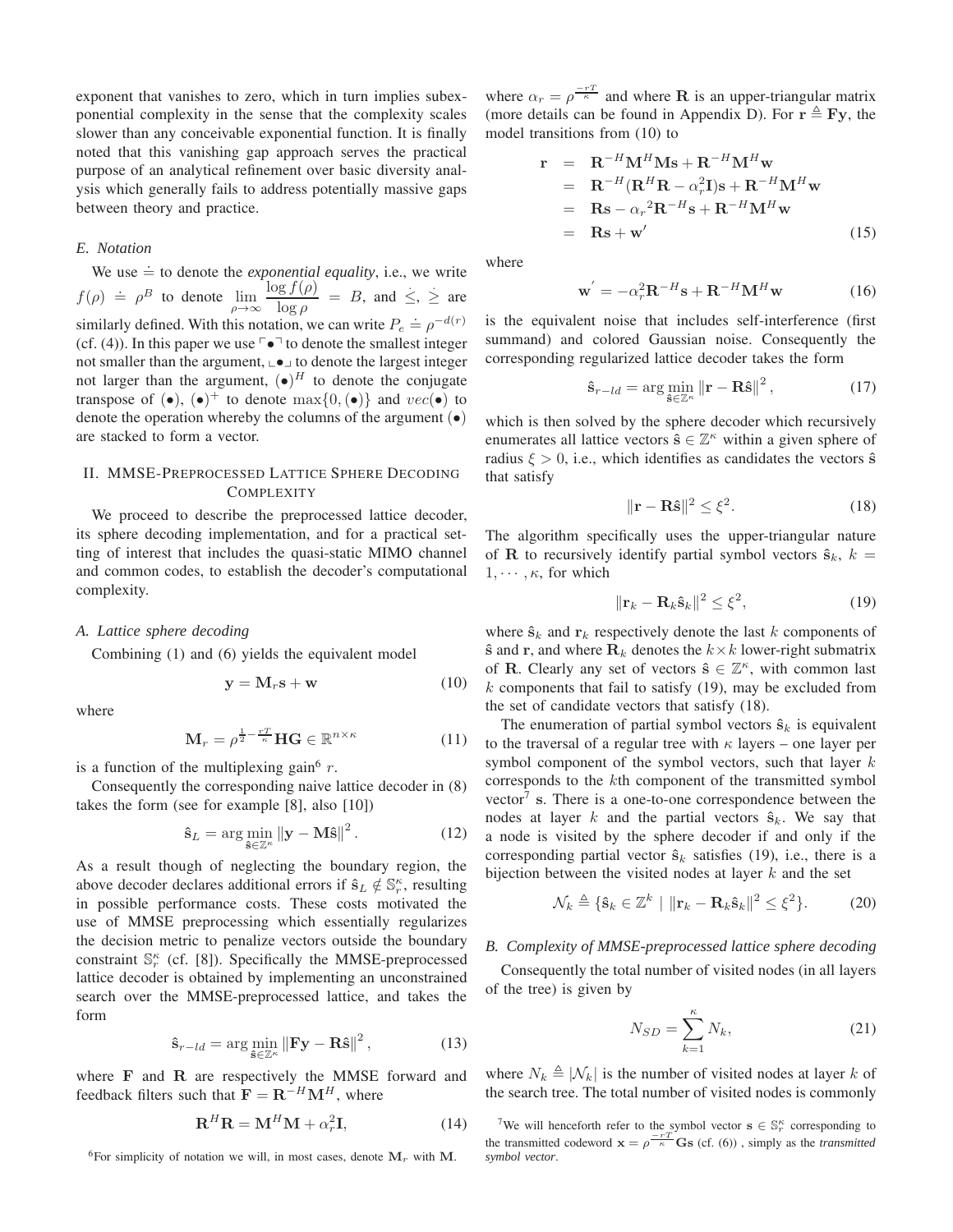taken as a measure of the sphere decoder complexity. It is easy to show that in the scale of interest the SD complexity exponent  $c(r)$  would not change if instead of considering the number of visited nodes, we considered the number of flops spent by the decoder<sup>8</sup>.

Naturally the total number of visited nodes is a function of the search radius  $\xi$ . We here use a fixed radius, which may result in a non-zero probability that the transmitted symbol vector s is not in  $\mathcal{N}_{\kappa}$ . Consequently we must choose a radius that strikes the proper balance between decreasing the aforementioned probability and at the same time sufficiently decreasing the size of  $\mathcal{N}_{\kappa}$ . Towards this we note that for the transmitted symbol vector s, the metric in (17) satisfies

$$
\|\mathbf{r}-\mathbf{Rs}\|^2=\|\mathbf{w}^{'}\|^2,
$$

which means that if  $\|\mathbf{w}'\| > \xi$ , then the transmitted symbol vector is excluded from the search, resulting in a decoding error. As Lemma 2 will later argue taking into consideration the self-interference and non-Gaussianity of  $w'$ , we can set  $\xi = \sqrt{z \log \rho}$ , for some  $z > d(r)$  such that

$$
P(|\mathbf{w}'|^2 > \xi^2) \le \rho^{-d(r)},
$$

which implies a vanishing probability of excluding the transmitted information vector from the search, and a vanishing degradation of error performance.

We here note that the MMSE-preprocessed lattice sphere decoder differs from its ML-based equivalent in two aspects: the presence of MMSE preprocessing and the absence of a bounding region to constrain the search. These two aspects are generally perceived to have an opposite effect on the complexity. On the one hand, MMSE preprocessing, which we recall from (20) to introduce unpruned sets

$$
\mathcal{N}_k \triangleq \{ \hat{\mathbf{s}}_k \in \mathbb{Z}^k \mid \|\mathbf{r}_k - \mathbf{R}_k \hat{\mathbf{s}}_k\|^2 \leq \xi^2 \}, \quad k = 1, \cdots, \kappa,
$$

is associated to reduced complexity in lattice-based SD solutions (cf. [11]) due to the resulting penalization of faraway lattice points (cf. [8]). On the other hand, the absence of boundary constraints can be associated to increased complexity as it introduces an unbounded number of candidate vectors. We proceed to show that in terms of the complexity exponent, under common MIMO scenarios and codes, these two aspects exactly cancel each other out, and that consequently MMSEpreprocessed lattice sphere decoding introduces a complexity exponent that matches that of ML-based sphere decoding (cf. [1]), which it self is shown here to also match the complexity exponent of ML-based SD in the presence of MMSE preprocessing<sup>9</sup>.

Before proceeding we note that this analysis is specific to sphere decoding, and that it does not account for any other ML based solutions that could, under some (arguably rare) circumstances, be more efficient. A classical example of such rare circumstances would be a MIMO scenario, or equivalently

a set of fade statistics, that always generate diagonal channel matrices. Another example would be having codes drawn from orthogonal designs which introduce very small decoding complexity, but which are provably shown to be highly suboptimal except for very few unique cases like the  $n_T = 2, n_R = 1$ quasi-static case [12]. In light of this, in this section only, we mainly focus on the widely considered  $n_T \times n_R$  ( $n_R \geq n_T$ ) i.i.d. and quasi-static MIMO setting and on the large but specific family of full-rate ( $\kappa = 2 \min\{n_{\rm T}, n_{\rm R}\}T = 2n_{\rm T}T$ ) threaded codes (cf. [13]–[16]), which includes all known DMT optimal codes as well as uncoded transmission (V-BLAST).

We proceed with the main Theorem of the section, which applies under natural detection ordering (cf. [1], [5]), and under the assumption of i.i.d. regular fading statistics<sup>10</sup>.

*Theorem 1:* The complexity exponent for MMSEpreprocessed lattice sphere decoding any full-rate threaded code over the quasi-static MIMO channel with i.i.d. regular fading statistics, is equal to the complexity exponent of ML-based SD with or without MMSE preprocessing.

## *Proof:* See Appendix A.

We clarify that even though all three decoders are DMT optimal, the above result incorporates more than just DMT optimal decoding, in the sense that any timeout policy will tradeoff  $d(r)$  with  $c(r)$  identically for ML-based and latticebased sphere decoding. In other words the three decoders share the same  $d(r)$  and  $c(r)$  capabilities, irrespective of the timeout policy.

Furthermore, considering different SD detection orderings (cf. [5]), the following extends the range of codes for which the ML-based and lattice-based SD share a similar complexity. The proof follows from the proof of Theorem 1 in Appendix A, and from Theorem 4 in [1].

*Corollary 1a:* Given any full-rate code of arbitrary DMT performance, there is always at least one non-random fixed permutation of the columns of  $G$ , for which the complexity exponent of the MMSE-preprocessed lattice sphere decoder matches that of the ML based sphere decoder.

The following focuses on a specific example of practical interest.

*Corollary 1b:* The complexity exponent for DMT optimal MMSE-preprocessed lattice sphere decoding of minimum delay  $(T = n_T)$  DMT optimal threaded codes over the quasistatic MIMO channel with i.i.d. regular fading statistics, takes the following form

$$
c_{r-ld}(r) = r(n_T - \lfloor r \rfloor - 1) + (n_T \lfloor r \rfloor - r(n_T - 1))^{+},
$$
\n(22)

which simplifies to

$$
c_{r-ld}(r) = r(n_T - r) \tag{23}
$$

for integer values of  $r$ .

<sup>8</sup>To see this, we consider that the cost of visiting a node, is independent of  $\rho$ . Once at a visited node, this same bounded cost includes the cost of establishing which children-nodes not to visit in the next layer.

<sup>&</sup>lt;sup>9</sup>We clarify that ML-based SD in the presence of MMSE preprocessing, corresponds to unpruned sets  $\mathcal{N}_k \cap \mathbb{S}_r^k$  where  $\mathbb{S}_r^k$  is the k-dimensional set resulting from the natural reduction of  $\mathbb{S}_r^{\kappa}$  from (6).

<sup>10</sup>The i.i.d. regular fading statistics satisfy the general set of conditions as described in [17], where a) the near-zero behavior of the fading coefficients  $h$ is bounded in probability as  $c_1|h|^t \leq p(h) \leq c_2|h|^t$  for some positive and finite  $c_1$ ,  $c_2$  and t, where b) the tail behavior of h is bounded in probability as  $p(h) \leq c_2 e^{-b|h|^\beta}$  for some positive and finite  $c_2$ , b and  $\beta$ , and where c)  $p(h)$  is upper bounded by a constant K.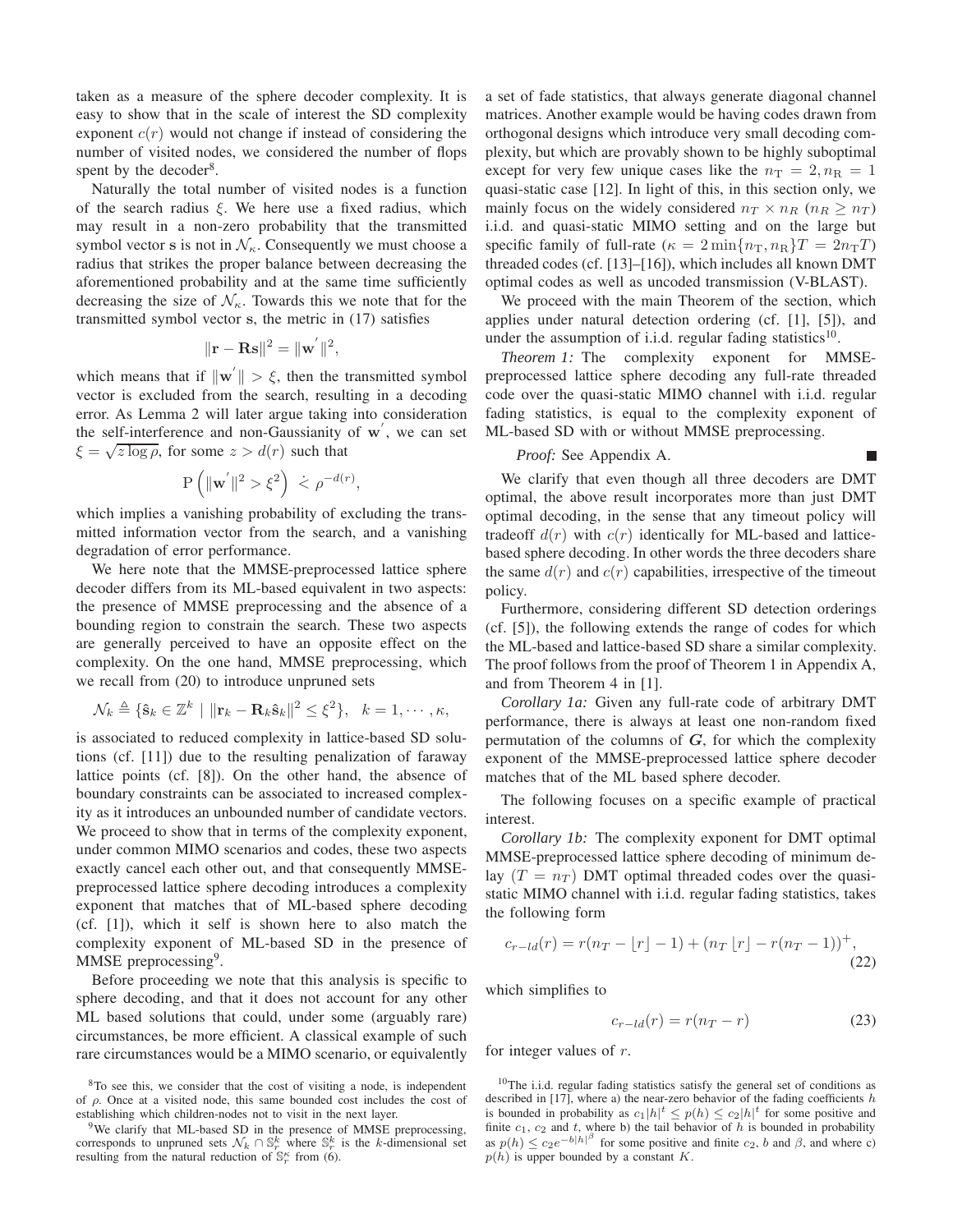*Proof:* See Appendix B.

Further evidence that connects the complexity behavior of MMSE-preprocessed lattice-based SD, with that of its MLbased counterpart, now comes in the form of a non-trivial universal bound that is shared by the two methods. This is particularly relevant because unconstrained lattice decoding could conceivably require unbounded computational resources given the unbounded number of candidate lattice points. Specifically the following universal upper bound on the complexity of regularized lattice-based SD, matches the upper bound in [1] for the ML case, and it holds irrespective of the full-rate lattice code applied and irrespective of the fading statistics. The generality with respect to the fading statistics is important because it guarantees that no set of fading statistics, even those that always generate infinitely dense lattices, can cause an unbounded increase in the complexity due to removal of the boundary constraints.

*Corollary 1c:* Irrespective of the fading statistics and of the full-rate lattice code applied, the complexity exponents of MMSE-preprocessed lattice SD and of ML-based SD, are upper bounded by

$$
\overline{c}(r) = \frac{T}{n_T} \left( r(n_T - \lfloor r \rfloor - 1) + (n_T \lfloor r \rfloor - r(n_T - 1))^+ \right)
$$
\n(24)

which simplifies to

$$
\overline{c}(r) = \frac{T}{n_T} r(n_T - r)
$$
\n(25)

for integer  $r$ .

## *Proof:* See Appendix B.

The above results revealed the very high, ML-like complexity of MMSE-preprocessed lattice decoding. Coming back to the main focus of the paper, and after reverting to the most general setting of MIMO scenarios, statistics and full-rate lattice codes, we proceed to show how proper utilization of lattice sphere decoding and LR techniques can indeed reduce the complexity exponent to zero, at an error-performance cost that vanishes in the high SNR limit.

## III. LR-AIDED REGULARIZED LATTICE SPHERE DECODING COMPLEXITY

Lattice reduction techniques have been typically used in the MIMO setting to improve the error performance of suboptimal decoders (cf. [18], [19], see also [20], [21]). In the current setting the LR algorithm, which is employed at the receiver after the action of MMSE preprocessing, modifies the search of the MMSE-preprocessed lattice decoder, from

$$
\mathbf{\hat{s}}_{rld} = \arg\min_{\mathbf{\hat{s}} \in \mathbb{Z}^\kappa} \|\mathbf{r} - \mathbf{R}\mathbf{\hat{s}}\|^2
$$

 $(cf. (17))$ , to the new

$$
\tilde{\mathbf{s}}_{lr-rld} = \arg\min_{\tilde{\mathbf{s}} \in \mathbb{Z}^{\kappa}} \left\| \mathbf{r} - \mathbf{RT}\hat{\mathbf{s}} \right\|^2, \tag{26}
$$

by accepting as input the MMSE-preprocessed lattice generator matrix **R**, and producing as output the matrix  $T \in \mathbb{Z}^{\kappa \times \kappa}$ which is unimodular meaning that it has integer coefficients and unit-norm determinant, and which is designed so that RT is (loosely speaking) more orthogonal than R. As a result of this unimodularity, we have that  $T^{-1}\mathbb{Z}^{\kappa} = \mathbb{Z}^{\kappa}$ , and consequently the new search in (26) corresponds to yet another *lattice* decoder, referred to as the LR-aided MMSEpreprocessed lattice decoder, which operates over a generally better conditioned channel matrix RT.

Finally with sphere decoding in mind, the LR algorithm is followed by the OR decomposition<sup>11</sup> of the new latticereduced MMSE-preprocessed matrix RT, resulting in a new upper-triangular model

$$
\tilde{\mathbf{r}} = \tilde{\mathbf{R}} \tilde{\mathbf{s}} + \mathbf{w}^{\prime\prime} \tag{27}
$$

and in the new LR-aided MMSE-preprocessed lattice search, which accepts the application of the sphere decoder, and which takes the form

$$
\tilde{\mathbf{s}}_{lr-rld} = \arg\min_{\tilde{\mathbf{s}} \in \mathbb{Z}^{\kappa}} \left\| \tilde{\mathbf{r}} - \tilde{\mathbf{R}} \hat{\mathbf{s}} \right\|^2, \tag{28}
$$

where  $\widetilde{Q}R = RT$  corresponds to the QR-decomposition of RT, where  $\tilde{\mathbf{R}}$  is upper-triangular, where  $\tilde{\mathbf{r}} \triangleq \tilde{\mathbf{Q}}^H \mathbf{r}$ ,  $\tilde{\mathbf{s}} = \mathbf{T}^{-1} \mathbf{s}$ , and where  $\mathbf{w}^{\prime\prime} = \widetilde{\mathbf{Q}}^H \mathbf{w}^{\prime}$ .

At the very end,

$$
\hat{\mathbf{s}}_{lr-rld} = \mathbf{T}\tilde{\mathbf{s}}_{lr-rld},\tag{29}
$$

allows for calculation of the estimate of the transmitted symbol vector s in (10).

We note here that this (exact) solution of the LR-aided MMSE-preprocessed lattice decoder defined by (28), (29), is identical to the exact solution of the MMSE-preprocessed lattice decoder given by (17), because

$$
\min_{\mathbf{\hat{s}} \in \mathbb{Z}^{\kappa}} \|\mathbf{r} - \mathbf{R}\mathbf{\hat{s}}\|^2 = \min_{\mathbf{\hat{s}} \in \mathbb{Z}^{\kappa}} \left\|\mathbf{r} - \mathbf{R}\mathbf{T}\mathbf{T}^{-1}\mathbf{\hat{s}}\right\|^2
$$

$$
\stackrel{(a)}{=} \min_{\mathbf{\hat{s}} \in \mathbb{Z}^{\kappa}} \left\|\mathbf{r} - \tilde{\mathbf{Q}}\tilde{\mathbf{R}}\mathbf{T}^{-1}\mathbf{\hat{s}}\right\|^2
$$

$$
\stackrel{(b)}{=} \min_{\mathbf{\hat{s}} \in \mathbb{Z}^{\kappa}} \left\|\tilde{\mathbf{r}} - \tilde{\mathbf{R}}\mathbf{T}^{-1}\mathbf{\hat{s}}\right\|^2
$$

$$
= \min_{\mathbf{\hat{s}} \in \mathbf{T}^{-1}\mathbb{Z}^{\kappa}} \left\|\tilde{\mathbf{r}} - \tilde{\mathbf{R}}\mathbf{\hat{s}}\right\|^2
$$

$$
\stackrel{(c)}{=} \min_{\mathbf{\hat{s}} \in \mathbb{Z}^{\kappa}} \left\|\tilde{\mathbf{r}} - \tilde{\mathbf{R}}\mathbf{\hat{s}}\right\|^2, \tag{30}
$$

where (a) follows from the fact that  $\tilde{\mathbf{Q}}\tilde{\mathbf{R}} = \mathbf{RT}$ , (b) follows from the rotational invariance of the Euclidean norm, and  $(c)$ follows from the fact that  $\mathbf{T}^{-1}\mathbb{Z}^{\kappa} = \mathbb{Z}^{\kappa}$ .

While though the two lattice decoding solutions (with and without LR) provide identical error performance in the setting of exact implementations, we proceed to show that, in terms of complexity, lattice reduction techniques, and specifically a proper utilization of the LLL algorithm [22], can provide dramatic improvements.

## *A. Complexity of the LR-aided regularized lattice sphere decoder*

We are here interested in establishing the complexity of the LR-aided regularized lattice sphere decoder. Given that

 $11$ A more proper statement would be that the OR decomposition is performed by the LR algorithm it self.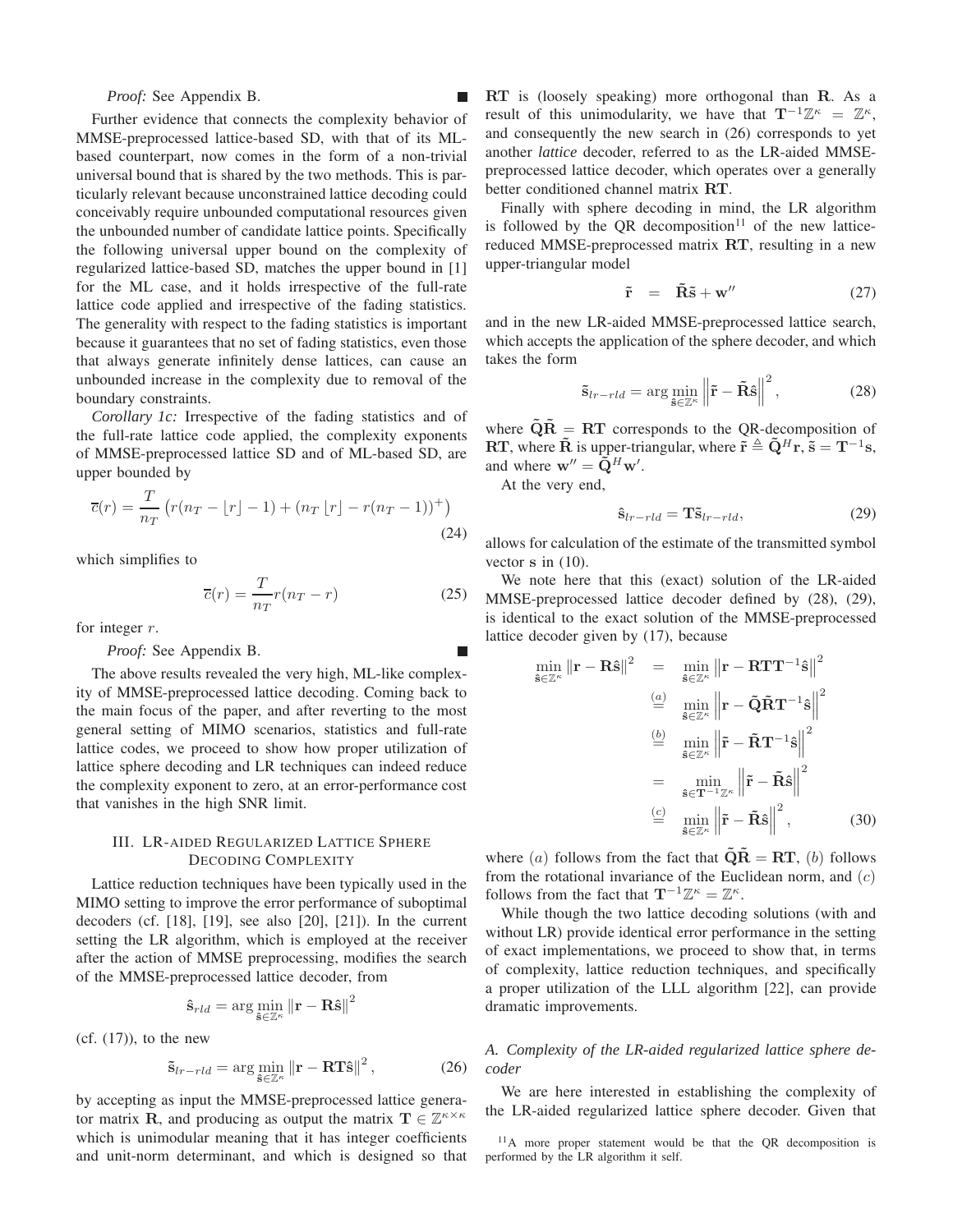the costs of implementing MMSE preprocessing and of implementing the linear transformation in (29) are negligible in the scale of interest<sup>12</sup>, we limit our focus on establishing the cost of lattice reduction, and then the cost of the SD implementation of the search in (28). Starting with the SD complexity, as in (20), we identify the corresponding unpruned set at layer  $k$  to be

$$
\mathcal{N}_k \triangleq \{ \hat{\mathbf{s}}_k \in \mathbb{Z}^k \mid \|\tilde{\mathbf{r}}_k - \tilde{\mathbf{R}}_k \hat{\mathbf{s}}_k\|^2 \le \xi^2 \},\tag{31}
$$

and in bounding the size of the above, we first focus on understanding the statistical behavior of the  $k \times k$  lowerright submatrices  $\tilde{\mathbf{R}}_k$  of matrix  $\tilde{\mathbf{R}}$  ( $k = 1, \dots, \kappa$ ), where we recall that  $\overline{R}$  is the upper triangular code-channel matrix, after MMSE preprocessing and LLL lattice reduction. Towards this, and for  $d<sub>L</sub>(r - \epsilon)$  denoting the diversity gain of the exact implementation of the regularized lattice decoder at multiplexing gain  $r - \epsilon$ , we have the following lemma on the smallest singular value of  $\mathbf{R}_k$ . The proof appears in Appendix C.

*Lemma 1:* The smallest singular value  $\sigma_{min}(\mathbf{R}_k)$  of submatrix  $\mathbf{R}_k$ ,  $k = 1, \dots, \kappa$ , satisfies

$$
P\left(\sigma_{min}(\tilde{\mathbf{R}}_k) < \rho^{\frac{-\epsilon T}{\kappa}}\right) \leq \rho^{-d_L(r-\epsilon)}, \text{ for all } r \geq \epsilon > 0. \tag{32}
$$

To bound the cardinality  $N_k$  of  $\mathcal{N}_k$  (cf. (31)), and eventually the total number  $N_{SD} = \sum_{k=1}^{k} N_k$  of lattice points visited by the SD, we proceed along the lines of the work in [1], making the proper modifications to account for MMSE preprocessing, for the removal of the bounding region, and for lattice reduction.

Towards this we see that, after removing the boundary constraint, Lemma 1 in [1] tells us that

$$
N_k \triangleq |\mathcal{N}_k| \leq \prod_{i=1}^k \left[ \sqrt{k} + \frac{2\xi}{\sigma_i(\tilde{\mathbf{R}}_k)} \right],
$$

where

$$
\sigma_{min}(\tilde{\mathbf{R}}_k) = \sigma_1(\tilde{\mathbf{R}}_k) \leq \cdots \leq \sigma_k(\tilde{\mathbf{R}}_k)
$$

are the singular values of  $\tilde{\mathbf{R}}_k$ . Consequently we have that

$$
N_k \leq \left[ \sqrt{k} + \frac{2\xi}{\sigma_{min}(\tilde{\mathbf{R}}_k)} \right]^k.
$$
\n(33)

As a result, for any  $\tilde{\mathbf{R}}_k$  such that

$$
\sigma_{min}(\tilde{\mathbf{R}}_k) \ge \rho^{\frac{-\epsilon T}{\kappa}},\tag{34}
$$

and given that  $\xi = \sqrt{z \log \rho}$  for some finite z, then

$$
N_k \le \left(\sqrt{k} + \frac{2\sqrt{z\log\rho}}{\rho^{\frac{-\epsilon T}{\kappa}}}\right)^k \doteq \rho^{\frac{\epsilon T k}{\kappa}},\tag{35}
$$

 $12$ Even though the work here focuses on decoding, we can also quickly state the obvious fact that the cost of constructing the codewords is also negligible in the scale of interest because it again only involves a finite-dimensional linear transformation (cf. (6)).

which guarantees that the total number of visited lattice points is upper bounded as

$$
N_{SD} = \sum_{k=1}^{\kappa} N_k \le \sum_{k=1}^{\kappa} \rho^{\frac{\epsilon T k}{\kappa}} = \rho^{\epsilon T}.
$$
 (36)

Consequently, directly from Lemma 1, we have that

$$
P\left(N_{SD} \geq \rho^{\epsilon T}\right) \leq \rho^{-d_L(r-\epsilon)}.
$$
 (37)

A similar approach deals with the complexity of the LLL algorithm, which is known (cf. [23]) to be generally unbounded. Specifically drawing from [8, Lemma 2], under the natural assumption of power-limited channels<sup>13</sup> (cf.  $[8]$ ), under the natural assumption that  $d_L(r - \epsilon) > d_L(r)$  for all  $\epsilon > 0$ , and for  $N_{LR}$  denoting the number of flops spent by the LLL algorithm, one can readily conclude that

$$
P\left(N_{LR} \ge \gamma \log \rho\right) \le \rho^{-d_L(r-\epsilon)},\tag{38}
$$

for any  $\gamma > \frac{1}{2}(d_L(r-\epsilon))$ . Consequently the overall complexity

$$
N \doteq N_{SD} + N_{LR},
$$

in flops, for the LR-aided MMSE preprocessed lattice sphere decoder, satisfies the following

$$
P(N \ge \rho^{\epsilon T}) = P(\{N_{SD} \ge \rho^{\epsilon T}\} \cup \{N_{LR} \ge \rho^{\epsilon T}\})
$$
  
 
$$
\le \rho^{-d_L(r-\epsilon)}.
$$
 (39)

Now going back to (5), and having in mind appropriate timeout policies that bound  $N_{\text{max}}$  while at the same time specifically guarantee a *vanishing error performance gap* to the exact solution of regularized lattice decoding, we can see that the complexity exponent  $c(r)$  takes the equivalent form recently introduced (for the ML case) in [1]

$$
c(r) = \inf\{x \mid -\lim_{\rho \to \infty} \frac{\log P\left(N \ge \rho^x\right)}{\log \rho} > d_L(r)\}.
$$
 (40)

To see this we quickly note that for  $N_{\text{max}} = \rho^x$  where  $x = c(r) - \delta$  for any  $\delta > 0$ , it is the case that (cf. (9))  $\lim_{\rho\to\infty} \frac{\overleftarrow{P}(N \geq \rho^x)}{P(\hat{\mathbf{x}}_L \neq \mathbf{x})} \to \infty.$ 

Finally applying (39) we see that for any positive  $\epsilon_1 < \epsilon$ , it is the case that

$$
c(r) = \inf \{ \epsilon \mid -\lim_{\rho \to \infty} \frac{\log P\left(N \ge \rho^{\epsilon T + \epsilon_1}\right)}{\log \rho} > d_L(r) \} \tag{41}
$$

which vanishes arbitrarily close to zero, resulting in a zero complexity exponent.

What remains is to consider the error-performance gap in the presence the LR-aided regularized lattice SD with a timeout policy that interrupts at  $N_{\text{max}} = \rho^x$  for any vanishingly small  $x > 0$ .

<sup>&</sup>lt;sup>13</sup>This is a moderate assumption that asks that  $E\left\{\|\boldsymbol{H}\|_{\text{F}}^2\right\} \leq \rho$ . We note that this holds true for any telecommunications setting.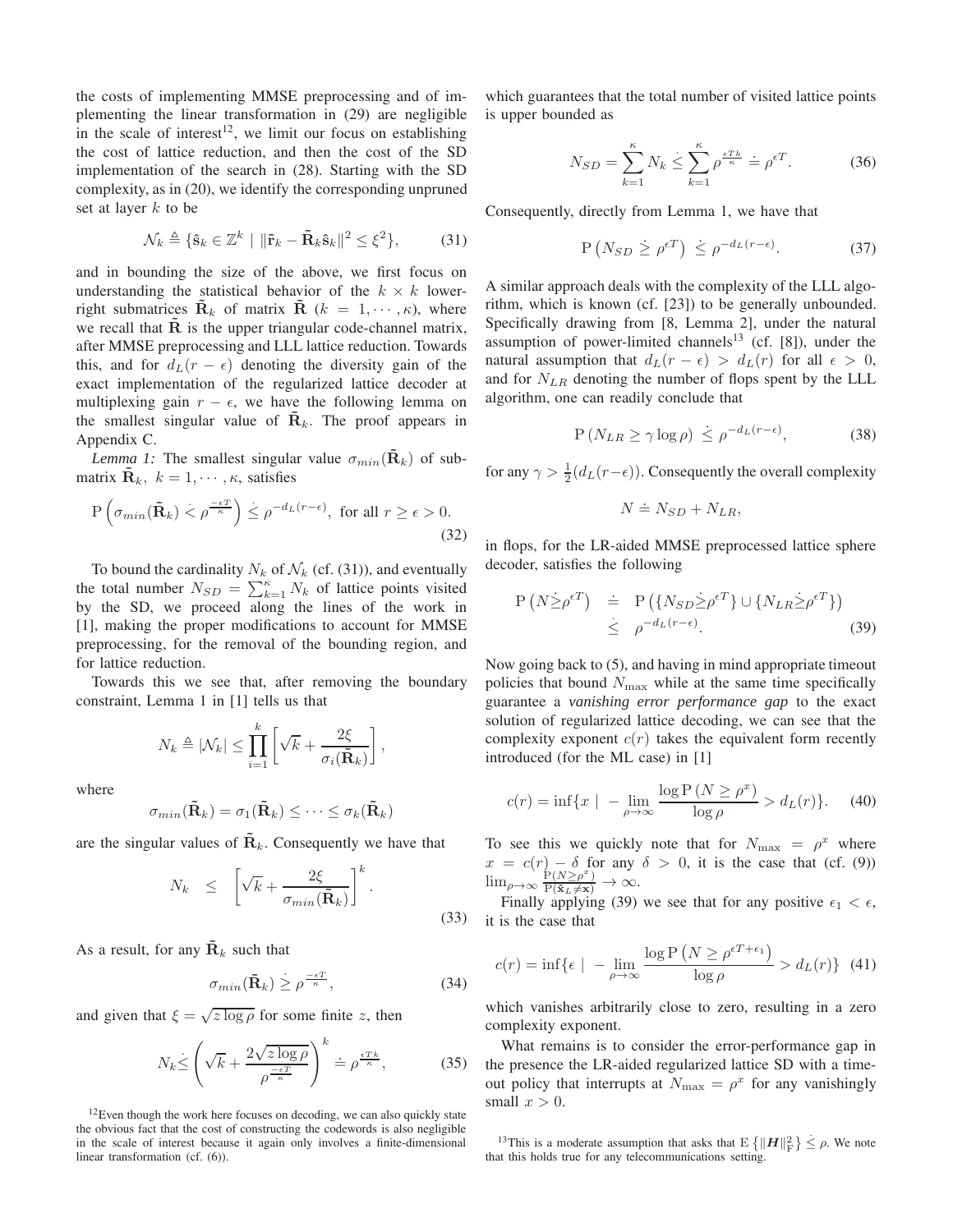## *B. Gap to the exact solution of MMSE-preprocessed lattice decoding*

We here prove that the LR-aided regularized lattice sphere decoder and the associated time-out policies that guarantee a vanishing complexity exponent, also guarantee a vanishing gap to the error performance of the exact lattice decoding implementation. This result is motivated by potentially exponential gaps in the performance of other DMT optimal decoders (cf. [8]), where these gaps may grow exponentially up to  $2^{\frac{\kappa}{2}}$  (cf. [24]) or may potentially be unbounded [25].

Towards establishing this gap, we recall that the exact MMSE-preprocessed lattice decoder in (13) makes errors when  $\hat{\mathbf{s}}_{r-ld} \neq \mathbf{s}$ . On the other hand the LLL-reduced MMSEpreprocessed lattice sphere decoder with run-time constraints, in addition to making the same errors  $(\hat{\mathbf{s}}_{r-lr-ld} \neq \mathbf{s})$ , also makes errors when the run-time limit of  $\rho^x$  flops becomes active, i.e., when  $N \geq \rho^x$ , as well as when a small search radius causes  $\mathcal{N}_{\kappa} = \emptyset$ . Consequently the corresponding performance gap to the exact regularized decoder, takes the form

$$
g_L(x) = \lim_{\rho \to \infty} \frac{P(\{\hat{\mathbf{s}}_{r-lr-ld} \neq \mathbf{s}\} \cup \{N \geq \rho^x\} \cup \{\mathcal{N}_{\kappa} = \emptyset\})}{P(\hat{\mathbf{s}}_{r-ld} \neq \mathbf{s})}.
$$

To bound the above gap, we apply the union bound and the fact that

$$
\mathrm{P}\left(\mathcal{N}_{\kappa}=\emptyset\right)\leq\mathrm{P}\left(\left\Vert \mathbf{w}''\right\Vert >\xi\right)
$$

to get that

$$
g_L(x) \leq \lim_{\rho \to \infty} \frac{P(\hat{\mathbf{s}}_{r-lr-ld} \neq \mathbf{s})}{P(\hat{\mathbf{s}}_{r-ld} \neq \mathbf{s})} + \lim_{\rho \to \infty} \frac{P(N \geq \rho^x)}{P(\hat{\mathbf{s}}_{r-ld} \neq \mathbf{s})} + \lim_{\rho \to \infty} \frac{P(||\mathbf{w}''|| > \xi)}{P(\hat{\mathbf{s}}_{r-ld} \neq \mathbf{s})}.
$$
\n(42)

Furthermore from (30) we observe that

$$
P(\hat{\mathbf{s}}_{r-lr-ld} \neq \mathbf{s}) = P(\hat{\mathbf{s}}_{r-ld} \neq \mathbf{s}), \qquad (43)
$$

and from (39) we recall that

$$
P\left(N \dot{\geq} \rho^{\epsilon T}\right) \leq \rho^{-d_L(r-\epsilon)}
$$

which implies that for any  $x > 0$  it holds that

$$
\lim_{\rho \to \infty} \frac{\mathcal{P}\left(N \ge \rho^x\right)}{\mathcal{P}\left(\hat{\mathbf{s}}_{r-ld} \neq \mathbf{s}\right)} = 0. \tag{44}
$$

Finally the last term in (42) relates to the search radius  $\xi$ , and to the behavior of the noise  $w''$  which was shown in (16), (27) to take the form

$$
\mathbf{w}'' = \tilde{\mathbf{Q}}^H \left( -\alpha_r^2 \mathbf{R}^{-H} \mathbf{s} + \mathbf{R}^{-H} \mathbf{M}^H \mathbf{w} \right). \tag{45}
$$

The following lemma, whose proof is found in Appendix D, accounts for the fact that w<sup>"</sup> includes self-interference and colored noise, to bound the last term in (42).

*Lemma 2:* There exist a finite  $z > d<sub>L</sub>(r)$  for which a search radius  $\xi = \sqrt{z \log \rho}$  guarantees that

$$
\lim_{\rho \to \infty} \frac{\mathcal{P}\left(\|\mathbf{w}''\| > \xi\right)}{\mathcal{P}\left(\hat{\mathbf{s}}_{r-ld} \neq \mathbf{s}\right)} = 0. \tag{46}
$$

Consequently combining (43), (44) and (46) gives that  $g_L(x) = 1$ ,  $\forall x > 0$ . The following directly holds.

*Theorem 2:* LR-aided MMSE-preprocessed lattice sphere decoding with a computational constraint activated at  $\rho^x$  flops, allows for a vanishing gap to the exact solution of MMSEpreprocessed lattice decoding, for any  $x > 0$ . Equivalently the same LR-aided decoder guarantees that

$$
g_L(\epsilon) = 1
$$
 and  $\lim_{\rho \to \infty} \frac{\log N_{\max}(g)}{\log \rho} = 0$   $\forall \epsilon > 0, g \ge 1$ ,

for all fading statistics, all MIMO scenarios, and all full-rate lattice codes.

#### IV. CONCLUSIONS

The work identified the first lattice decoding solution that achieves, in the most general outage-limited MIMO setting and the high rate and high SNR limit, both a vanishing gap to the error-performance of the (DMT optimal) exact solution of preprocessed lattice decoding, as well as a computational complexity that is subexponential in the number of codeword bits. The proposed solution employs lattice reduction (LR) aided regularized lattice sphere decoding and proper timeout policies. As it turns out, lattice reduction is a special ingredient that allows for complexity reductions; a role that was rigorously demonstrated here for the first time, by proving that without lattice reduction, for most common codes, the complexity cost for asymptotically optimal regularized lattice sphere decoding is exponential in the number of codeword bits, and in many cases it in fact matches the complexity cost of ML sphere decoding.

In light of the fact that, prior to this work, a vanishing error performance gap was generally attributed only to near-full lattice searches that have exponential complexity, in conjunction with the fact that subexponential complexity was generally attributed to early-terminated (linear) solutions which have though a performance gap that can be up to exponential in dimension and/or rate, the work constitutes the first proof that subexponential complexity need not come at the cost of exponential reductions in lattice decoding error performance.

#### APPENDIX A

## PROOF FOR THEOREM 1 AND COROLLARY 1A

In the following we begin by providing an upper bound on the complexity exponent of MMSE-preprocessed (unconstrained) lattice sphere decoding, where this bound holds for the general quasi-static MIMO channel, for all fading statistics and for any full-rate lattice code. We will then proceed to provide a lower bound on the complexity exponent of the same decoder, where this bound, under the extra assumptions of regular i.i.d. fading statistics and of layered codes, will in fact match the above mentioned upper bound to prove the theorem and the associated corollaries. Before proceeding with the bounds, we describe the  $n_T \times n_R$  ( $n_R > n_T$ ) quasi-static pointto-point MIMO channel, and its corresponding association to the general MIMO channel model in (10) and metric in (17).

The aforementioned quasi-static channel model takes the form

$$
\mathbf{Y}_C = \sqrt{\rho} \mathbf{H}_C \mathbf{X}_C + \mathbf{W}_C, \tag{47}
$$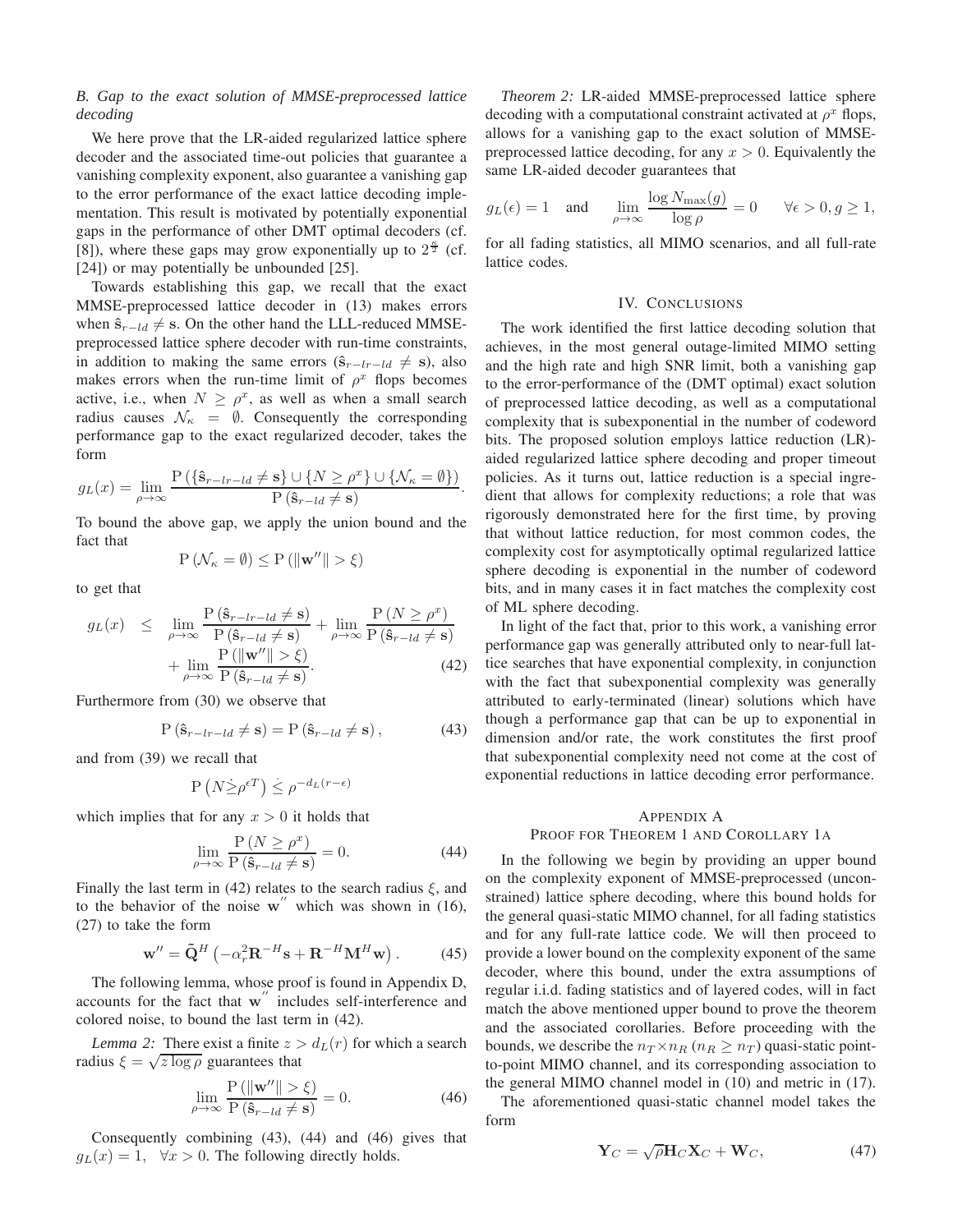where  $\mathbf{X}_C \in \mathbb{C}^{n_T \times T}$ ,  $\mathbf{Y}_C \in \mathbb{C}^{n_R \times T}$  and  $\mathbf{W}_C \in \mathbb{C}^{n_R \times T}$ represent the transmitted, received and noise signals over a period of T time slots, and where  $H_C \in \mathbb{C}^{n_R \times n_T}$  represents the matrix of fade coefficients. The real-valued representation of (47) can be written as

$$
\mathbf{Y}_R = \sqrt{\rho} \mathbf{H}_R \mathbf{X}_R + \mathbf{W}_R, \tag{48}
$$

where  $Y_R = \begin{bmatrix} \Re{Y_C} & -\Im{Y_C} \\ \Im{Y_C} & \Re{Y_C} \end{bmatrix}$  $\Im{\{\mathbf{Y}_C\}}$   $\Re{\{\mathbf{Y}_C\}}$  $\Big\}, \quad \mathbf{H}_R \quad =$  $\begin{bmatrix} \Re\{\mathbf{H}_C\} & -\Im\{\mathbf{H}_C\} \end{bmatrix}$  $\Im\{\mathbf{H}_C\}$   $\Re\{\mathbf{H}_C\}$  $\left[ \begin{array}{c} \Re\{{\bf X}_C\} \ \Im\{{\bf X}_C\} \end{array} \right] = \begin{bmatrix} \Re\{{\bf X}_C\} \ \Im\{{\bf X}_C\} \end{bmatrix}$  $\Im{\{\mathbf{X}_C\}}$   $\Re{\{\mathbf{X}_C\}}$ 1 and  $\mathbf{W}_R = \begin{bmatrix} \Re\{\mathbf{W}_C\} & -\Im\{\mathbf{W}_C\} \\ \Im\{\mathbf{W}_C\} & \Re\{\mathbf{W}_C\} \end{bmatrix}$  $\Im\{\mathbf{W}_C\}$   $\Re\{\mathbf{W}_C\}$  $\Big]$ , and subsequent vectorization gives the real-valued model

$$
\mathbf{y} = \sqrt{\rho} (\mathbf{I}_T \otimes \mathbf{H}_R) \mathbf{x} + \mathbf{w} \tag{49}
$$

where  $y = vec(Y_R)$ ,  $x = vec(X_R)$ , and  $w = vec(W_R)$ . The system model in (49) is of the familiar form

$$
y = \sqrt{\rho}Hx + w \tag{50}
$$

as in (1) with  $m = 2n_T T$ ,  $n = 2n_B T$ , and where

$$
\mathbf{H} = \mathbf{I}_T \otimes \mathbf{H}_R. \tag{51}
$$

As before the vectorized codewords x, associated to the fullrate code, take the form

$$
\mathbf{x} = \rho^{\frac{-rT}{\kappa}} \mathbf{G} \mathbf{s}, \ \mathbf{s} \in \mathbb{Z}^{\kappa} \cap \rho^{\frac{rT}{\kappa}} \mathcal{R}, \tag{52}
$$

where  $\kappa = 2 \min\{n_{\rm T}, n_{\rm R}\}T = 2n_{\rm T}T = m$ , which allows us to rewrite the model as

$$
y = Ms + w,\t(53)
$$

for

$$
\mathbf{M} = \rho^{\frac{1}{2} - \frac{rT}{\kappa}} \mathbf{H} \mathbf{G} = \rho^{\frac{1}{2} - \frac{rT}{\kappa}} (\mathbf{I}_T \otimes \mathbf{H}_R) \mathbf{G}.
$$
 (54)

Finally the corresponding coherent MMSE-preprocessed lattice decoder for the transmitted symbol vector s, can be expressed to be (cf. (17))

$$
\hat{\mathbf{s}}_{r-ld} = \arg\min_{\hat{\mathbf{s}} \in \mathbb{Z}^{\kappa}} \left\| \mathbf{r} - \mathbf{R}\hat{\mathbf{s}} \right\|^2, \tag{55}
$$

where  $\mathbf{r} = \mathbf{Q}_1^H \mathbf{y}$  and  $\mathbf{R} \in \mathbb{C}^{\kappa \times \kappa}$  is the upper-triangular matrix, where furthermore both  $Q_1$  and R result from the thin QR decomposition of the  $(n + \kappa) \times \kappa$  dimensional preprocessed channel matrix

$$
\mathbf{M}^{reg} \triangleq \left[ \begin{array}{c} \mathbf{M} \\ \alpha_r \mathbf{I} \end{array} \right] = \mathbf{Q} \mathbf{R} = \left[ \begin{array}{c} \mathbf{Q}_1 \\ \mathbf{Q}_2 \end{array} \right] \mathbf{R} \tag{56}
$$

and where as before  $\alpha_r = \rho^{\frac{-rT}{\kappa}}$ .

#### *A. Upper bound on complexity of regularized lattice SD*

In establishing the upper bound, we consider Lemma 1 in [1], which we properly modify to account for MMSE preprocessing and for the removal of the constellation boundaries, and get that the number  $N_k$  of nodes visited at layer k by the MMSE-preprocessed lattice sphere decoder, is upper bounded as

$$
N_k = |\mathcal{N}_k| \le \prod_{i=1}^k \left[ \sqrt{2k} + \frac{2\xi}{\sigma_i(\mathbf{R}_k)} \right],\tag{57}
$$

where  $\sigma_i(\mathbf{R}_k)$ ,  $i = 1, \dots, k$  denote the singular values of  $\mathbf{R}_k$ in increasing order.

Towards lower bounding  $\sigma_i(\mathbf{R}_k)$ , we note that

$$
\sigma_i(\mathbf{R}_k) \ge \sigma_i(\mathbf{R}) = \sigma_i(\mathbf{M}^{reg}) = \sqrt{\alpha_r^2 + \sigma_i(\mathbf{M}^H \mathbf{M})}, \quad (58)
$$

where the first inequality makes use of the interlacing property of singular values of sub-matrices [26]. Furthermore for

$$
\mu_j \triangleq -\frac{\log \sigma_j(\mathbf{H}_C^H \mathbf{H}_C)}{\log \rho}, \ j = 1, \cdots, n_T \tag{59}
$$

and  $\mu_1 \geq \cdots \geq \mu_{n_T}$ , we see that  $\sigma_j(\mathbf{H}_C) = \rho^{-\frac{1}{2}\mu_j}$ , and from  $(54)$  that

$$
\sigma_i(\mathbf{M}) \ge \rho^{\frac{1}{2} - \frac{rT}{\kappa}} \sigma_{\min}(\mathbf{G}) \sigma_{(i)}(\mathbf{I}_T \otimes \mathbf{H}_R))
$$
  
\n
$$
\stackrel{\doteq}{=} \rho^{\frac{1}{2} - \frac{rT}{\kappa}} \sigma_{l_{2T}(i)}(\mathbf{H}_C)
$$
  
\n
$$
= \rho^{\frac{-rT}{\kappa} + \frac{1}{2}(1 - \mu_{l_{2T}(i)})},
$$
\n(60)

where  $l_T(i) \triangleq \left\lceil \frac{i}{T} \right\rceil$ , and where the asymptotic equality is due to the fact that  $\sigma_{\min}(\mathbf{G}) = \rho^0$ . Substituting from (60) in (58) we now have that

$$
\sigma_i(\mathbf{R}_k) \ge \rho^{\frac{-rT}{\kappa} + \frac{1}{2}(1 - \mu_{l_{2T}(i)})^+}, \quad i = 1, \cdots, \kappa.
$$
 (61)

Corresponding to (57) we see that

$$
\left[\sqrt{2k} + \frac{2\xi}{\sigma_i(\mathbf{R}_k)}\right] \leq \rho^{\left(\frac{rT}{\kappa} - \frac{1}{2}(1 - \mu_{l_{2T}(i)})^+\right)^+},
$$

for any  $i = 1, \dots, 2n_T T$ , and from (57) we have that

$$
N_k(\boldsymbol{\mu}) \le \rho^{\sum_{i=1}^k \left(\frac{rT}{\kappa} - \frac{1}{2} (1 - \mu_{l_{2T}(i)})^+\right)^+},\tag{62}
$$

where  $\boldsymbol{\mu} = (\mu_1, \cdots, \mu_{n_T})$ . It follows that

$$
N_{SD}(\mu) = \sum_{k=1}^{\kappa} N_k(\mu) \le \sum_{k=1}^{\kappa} \rho^{\sum_{i=1}^{k} \left(\frac{rT}{\kappa} - \frac{1}{2}(1 - \mu_{l_{2T}(i)})^+\right)^+}
$$
  
\n
$$
\stackrel{.}{=} \rho^{\sum_{i=1}^{\kappa} \left(\frac{rT}{\kappa} - \frac{1}{2}(1 - \mu_{l_{2T}(i)})^+\right)^+}
$$
  
\n
$$
\stackrel{.}{=} \rho^T \sum_{j=1}^{n} \left(\frac{r}{nT} - (1 - \mu_j)^+\right)^+, \quad (63)
$$

where the last asymptotic equality is due to the multiplicity of the singular values.

Now consider the set

$$
\mathcal{T}(x) \triangleq \left\{ \mu \mid T \sum_{j=1}^{n_T} \left( \frac{r}{n_T} - (1 - \mu_j)^+ \right)^+ \geq x \right\}, \quad (64)
$$

and note that for any  $y < x$ , then (63) and  $\mu \notin \mathcal{T}(y)$ jointly imply that  $N_{SD} < \rho^x$ , which in turn implies that  $P(\mu \notin \mathcal{T}(y)) \leq P(N_{SD} < \rho^x)$  and consequently that

$$
-\lim_{\rho \to \infty} \frac{\log P\left(N_{SD} \ge \rho^x\right)}{\log \rho} \ge -\lim_{\rho \to \infty} \frac{\log P\left(\mu \in \mathcal{T}(y)\right)}{\log \rho}.\tag{65}
$$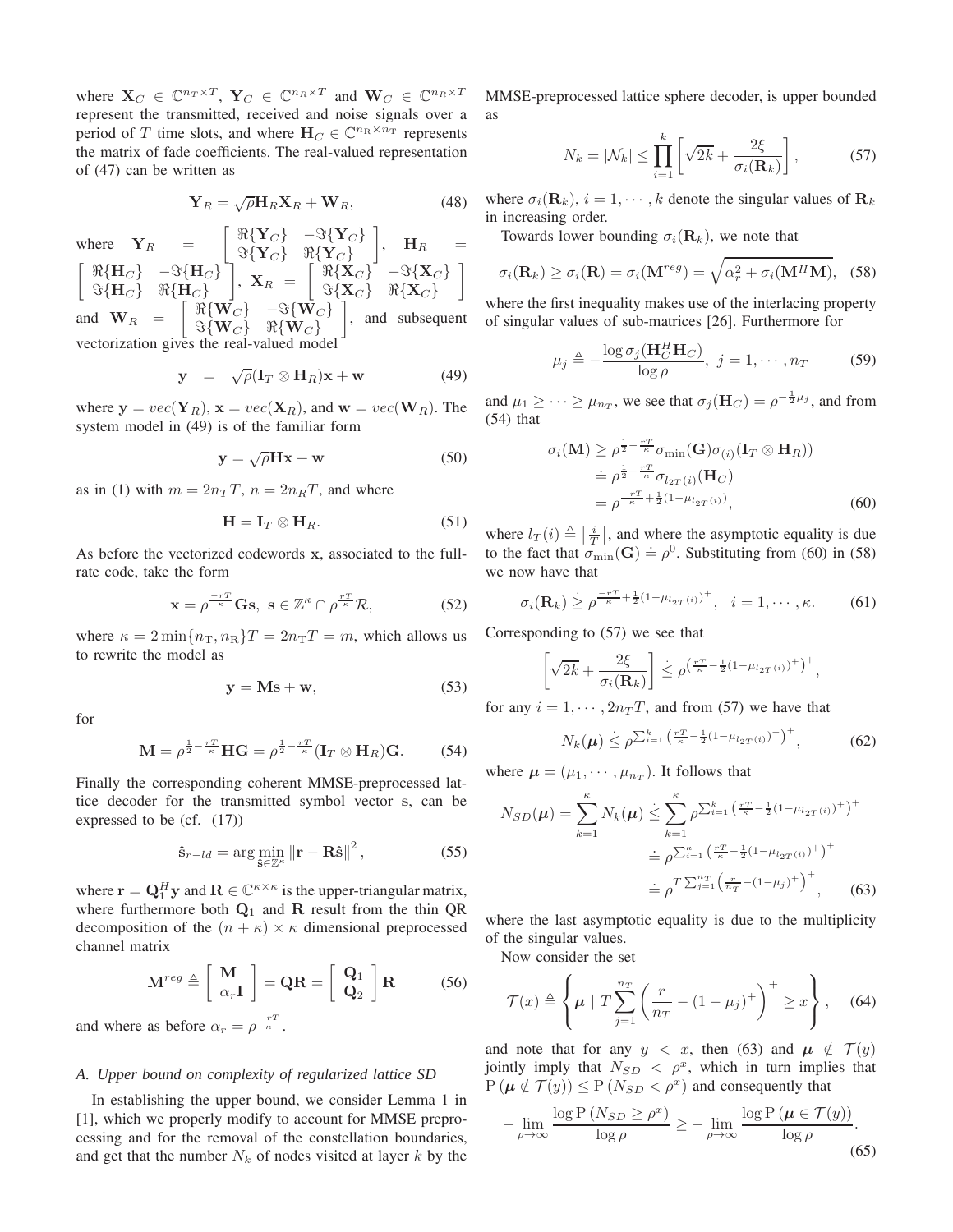In evaluating the right hand side of (65) we note that  $\mathcal{T}(y)$  is a closed set and thus, applying the large deviation principle (cf. [27]), we have that

$$
-\lim_{\rho \to \infty} \frac{\log P\left(\boldsymbol{\mu} \in \mathcal{T}(y)\right)}{\log \rho} \ge \inf_{\boldsymbol{\mu} \in \mathcal{T}(y)} I(\boldsymbol{\mu}) \tag{66}
$$

for some rate function  $I(\mu)$ . Consequently from (65) and (66), it follows that

$$
-\lim_{\rho \to \infty} \frac{\log P\left(N_{SD} \ge \rho^x\right)}{\log \rho} \ge \inf_{\mu \in \mathcal{T}(y)} I(\mu). \tag{67}
$$

This lower bound specified in (67) holds for any  $y < x$ . Consequently to get the tightest possible bound, we need to find  $\sup_{y\leq x} \inf_{\mu \in \mathcal{T}(y)} I(\mu)$ . As  $\inf_{\mu \in \mathcal{T}(y)} I(\mu)$  is nondecreasing and left-continuous in  $y$ , it follows that

$$
\sup_{y
$$

Consequently

$$
-\lim_{\rho \to \infty} \frac{\log P\left(N_{SD} \ge \rho^x\right)}{\log \rho} \ge \inf_{\mu \in \mathcal{T}(x)} I(\mu),\qquad(68)
$$

which in conjunction with  $(40)$  gives that

$$
c_{r-ld}(r) \leq \overline{c}_{r-ld}(r) \triangleq \inf\{x|\inf_{\mu \in \mathcal{T}(x)} I(\mu) > d_L(r)\}
$$

$$
= \sup\{x|\inf_{\mu \in \mathcal{T}(x)} I(\mu) \leq d_L(r)\}
$$

$$
= \max\{x|\inf_{\mu \in \mathcal{T}(x)} I(\mu) \leq d_L(r)\} \quad (69)
$$

where the above follows from the aforementioned fact that  $-\lim_{\rho \to \infty}$  $\log P(N_{SD} \geq \rho^x)$  $\frac{NSD\angle\rho}{\log\rho}$  (and by extension also  $\inf_{\mu \in \mathcal{T}(x)} I(\mu)$ ) is continuous and nondecreasing in  $x$ , and from the fact that  $\mathcal{T}(x)$  is a closed set. Consequently  $\overline{c}_{r-ld}(r)$  takes the form

$$
\overline{c}_{r-ld}(r) \triangleq \max_{\mu} x \tag{70a}
$$

s.t. 
$$
T\sum_{j=1}^{n_T} \left(\frac{r}{n_T} - (1 - \mu_j)^+\right)^+ \ge x, \quad (70b)
$$

$$
I(\boldsymbol{\mu}) \le d_L(r),\tag{70c}
$$

$$
\mu_1 \ge \cdots \ge \mu_{n_T} \ge 0. \tag{70d}
$$

Furthermore since  $\mathcal{T}(x)$  is a closed set, the maximum x in (70) must be such that (70b) is satisfied with equality, in which case  $\overline{c}_{r-ld}(r)$  can be obtained as the solution to a constrained maximization problem according to

$$
\overline{c}_{r-ld}(r) \triangleq \max_{\mu} T \sum_{j=1}^{n_T} \left( \frac{r}{n_T} - (1 - \mu_j)^+ \right)^+ \tag{71a}
$$

$$
\text{s.t. } I(\boldsymbol{\mu}) \le d_L(r), \tag{71b}
$$

$$
\mu_1 \ge \cdots \ge \mu_{n_T} \ge 0. \tag{71c}
$$

Equivalently for  $\mu^* = (\mu_1^*, \cdots, \mu_{n_T}^*)$  being one of the maximizing vectors<sup>14</sup>, i.e., such that  $\mu^* \in \mathcal{T}(x)$  and  $I(\mu^*) =$  $d<sub>L</sub>(r)$ , then  $\overline{c}_{r-ld}(r)$  takes the form

$$
\overline{c}_{r-ld}(r) = T \sum_{j=1}^{n_T} \left( \frac{r}{n_T} - (1 - \mu_j^*)^+ \right)^+.
$$
 (72)

<sup>14</sup>In general, (71) does not have a unique optimal point because  $(a)^+$  is constant in a for  $a \leq 0$ .

As we will now show, the above bound is also shared by the ML-based sphere decoder, with or without MMSE preprocessing, irrespective of the full-rate code and the fading statistics. Directly from [1, Theorem 2], and taking into consideration that MMSE-preprocessed lattice decoding is DMT optimal for any code [8], we recall that the equivalent upper bound for the ML-based sphere decoder, without MMSE preprocessing, takes the form

$$
\overline{c}_{ml}(r) \triangleq \max_{\mu} T \sum_{j=1}^{n_T} \min \left( \frac{r}{n_T} - 1 + \mu_j, \frac{r}{n_T} \right)^{+} \tag{73a}
$$

$$
\text{s.t. } I(\boldsymbol{\mu}) \le d_L(r), \tag{73b}
$$

$$
\mu_1 \ge \cdots \ge \mu_{n_T} \ge 0. \tag{73c}
$$

Comparing (71) and (73) we are able to conclude that both the objective functions (71a) and (73a) as well as both pairs of constraints are identical. To see this, we first note that for  $0 \leq \mu_j \leq 1$ , then

$$
\min\left(\frac{r}{n_T} - 1 + \mu_j, \frac{r}{n_T}\right)^+ = \left(\frac{r}{n_T} - 1 + \mu_j\right)^+, \left(\frac{r}{n_T} - (1 - \mu_j)^+\right)^+ = \left(\frac{r}{n_T} - 1 + \mu_j\right)^+,
$$

and furthermore we note that for  $\mu_j > 1$ , then

$$
\min\left(\frac{r}{n_T} - 1 + \mu_j, \frac{r}{n_T}\right)^+ = \left(\frac{r}{n_T} - (1 - \mu_j)^+\right)^+ = \frac{r}{n_T},
$$

which proves that  $\overline{c}_{ml}(r)$  and  $\overline{c}_{r-ld}(r)$  are identical.

In considering the case of MMSE-preprocessed ML SD, it is easy to see that the summands in the objective function in (73a) will be modified to take the form  $\min \left( \frac{r}{n_T} - (1 - \mu_j)^+ , \frac{r}{n_T} \right)^+$  which can be seen to match (71a) for all  $\mu_j \geq 0$ , which in turn concludes the proof that the upper bound  $\overline{c}_{r-ld}(r)$  for MMSE-preprocessed lattice SD is also shared by the ML-based sphere decoder, with or without MMSE preprocessing, irrespective of the full-rate code, and for all fade statistics represented by monotonic rate functions.

### *B. Lower bound on complexity of regularized lattice SD*

We will here, under the extra assumptions of regular i.i.d. fading statistics and of layered codes with natural decoding order, provide a lower bound that matches the upper bound in (72). The same bound and tightness will also apply to any full-rate code, under the assumption of a fixed, worst case decoding ordering.

The goal here is to show that at layer  $k = 2qT$ , for some  $q \in [1, n_T]$ , the sphere decoder visits close to  $\rho^{\overline{c}_{r-ld}(r)}$  nodes with a probability that is large compared to the probability of decoding error  $P(s_L \neq s) \doteq \rho^{-d_L(r)}$ , which from the expression of the complexity exponent (40), will prove that  $c_{r-ld}(r) = \overline{c}_{r-ld}(r).$ 

Going back to (72), we let q be the largest integer for which

$$
\frac{r}{n_T} - (1 - \mu_q^*)^+ > 0,\t(74)
$$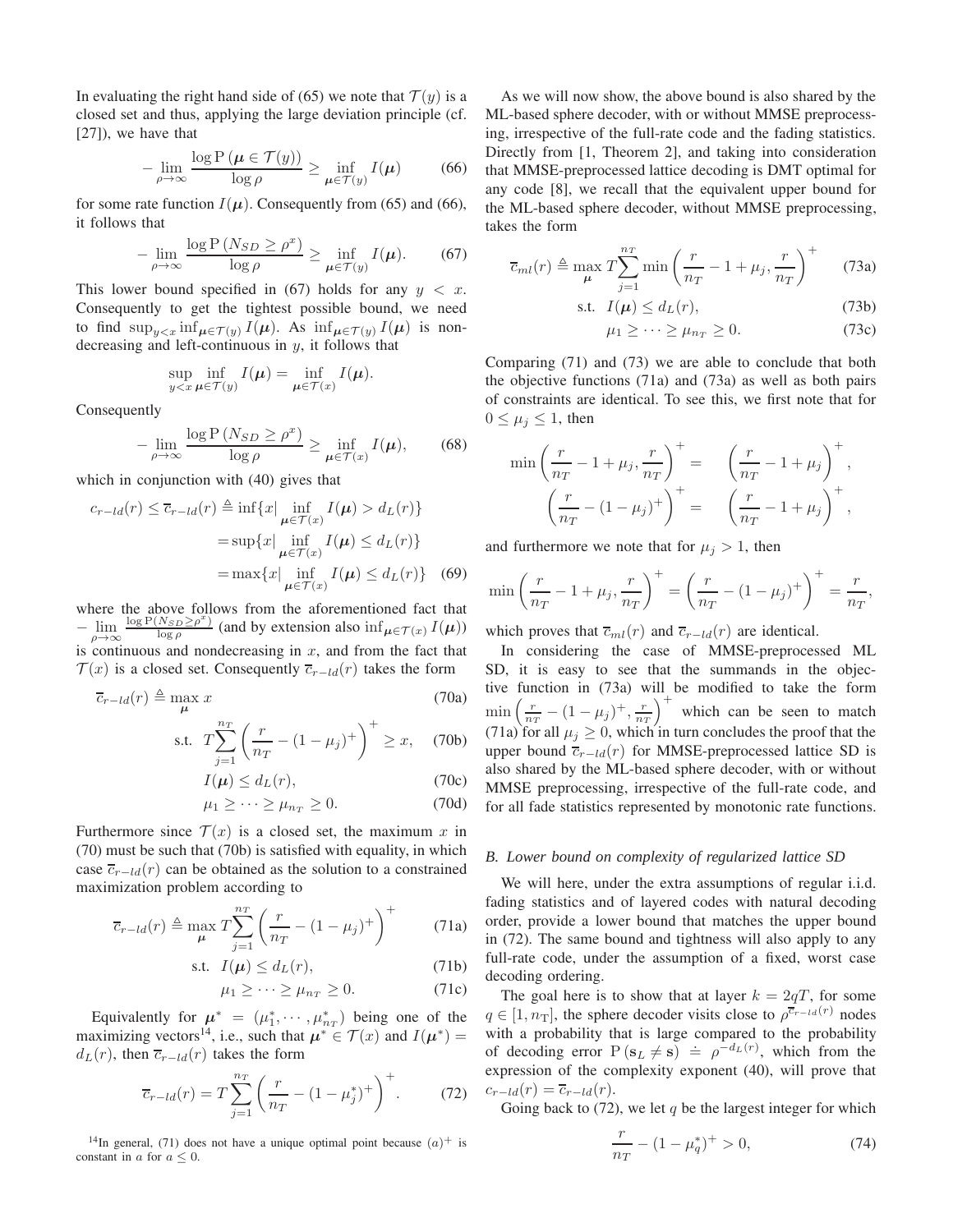in which case (72) takes the form

$$
\overline{c}_{r-ld}(r) = T \sum_{j=1}^{q} \frac{r}{n_T} - (1 - \mu_j^*)^+.
$$
 (75)

We recall from (59) that  $\mu_j = -\frac{\log \sigma_j(H_G^H H_C)}{\log \rho}$ ,  $j =$  $1, \dots, n_T$ , and that  $\mu^* \in \mathcal{T}(x)$  satisfies  $I(\mu^*)' = d_L(r)$  and maximizes (71a). We also note that without loss of generality we can assume that  $q \ge 1$  as otherwise  $\overline{c}_{r-ld}(r) = 0$  (cf. (72)). Consequently it is the case that  $\mu_j^* > 0$  for  $j = 1, \dots, q$ . Furthermore given the monotonicity of the rate function  $I(\mu)$ , and the fact that the objective function in (71) does not increase in  $\mu_i$  beyond  $\mu_i = 1$ , we may also assume without loss of generality that  $\mu_j^* \leq 1$  for  $j = 1, \dots, n_T$ .

As in [1] we proceed to define two events  $\Omega_1$  and  $\Omega_2$  which we will prove to be jointly sufficient so that, at layer  $k = 2qT$ , the sphere decoder visits close to  $\rho^{\overline{c}_{r-ld}(r)}$  nodes. These are given by

$$
\Omega_1 \triangleq \{ \mu_j^* - 2\delta < \mu_j < \mu_j^* - \delta, j = 1, \cdots, q \quad (76) \\ 0 < \mu_j < \delta, j = q + 1, \cdots, n \},
$$

for a given small  $\delta > 0$ , and

$$
\Omega_2 \triangleq \{ \sigma_1 \left( (\mathbf{I}_T \otimes \mathbf{V}_p^H) \mathbf{G}_{|p} \right) \ge u \},\tag{77}
$$

for some given  $u > 0$ , where for  $p \triangleq n_T - q$  then  $\mathbf{G}_{|p}$ denotes the first  $2pT$  columns of G, and where  $V_p$  denotes the last  $2p$  columns of V obtained by applying the singular value decomposition on  $H_R$ , i.e.,  $H_R = U\Sigma V^H$ , where

$$
\Sigma \triangleq \text{diag}\{\sigma_1(\mathbf{H}_R), \cdots, \sigma_{2n_T}(\mathbf{H}_R)\}\
$$

with  $\sigma_1(\mathbf{H}_R) \leq \cdots \leq \sigma_{2n_T}(\mathbf{H}_R)$  and  $\mathbf{V}\mathbf{V}^H = \mathbf{I}$ . Hence,  $\mathbf{V}_p^H$ corresponds to the 2p largest singular values of  $H_R$ .

Note also that by choosing  $\delta$  sufficiently small, and using the fact that  $\mu_i^* > 0$  for  $i = 1, \dots, q$ , we may without loss of generality assume that  $\Omega_1$  implies that  $\mu_j > 0$  for all  $j =$  $1, \cdots, n_T$ .

Modifying the approach in [1, Theorem 1] to account for MMSE preprocessing and unconstrained decoding, the lower bound on the number of nodes visited at layer  $k$  by the sphere decoder, is given by

$$
N_k \ge \prod_{i=1}^k \left[ \frac{2\xi}{\sqrt{k}\sigma_i(\mathbf{R}_k)} - \sqrt{k} \right]^+.
$$
 (78)

In the following, and up until (84), we will work towards upper bounding  $\sigma_i(\mathbf{R}_k)$  so that we can then lower bound  $N_k$ .

Towards this let

$$
\mathbf{M}_{|p}^{reg} \triangleq \left[ \begin{array}{c} \rho^{\frac{1}{2} - \frac{rT}{\kappa}} \mathbf{H} \mathbf{G}_{|p} \\ \alpha_r \mathbf{I}_{|p} \end{array} \right] \in \mathbb{R}^{2(n_R + n_T)T \times 2p}
$$

contain the first  $2pT$  columns of  $\mathbf{M}^{reg}$  from (56), and note that

$$
(\mathbf{M}_{|p}^{reg})^H \mathbf{M}_{|p}^{reg} = \rho^{1-\frac{2rT}{\kappa}} \mathbf{G}_{|p}^H \mathbf{H}^H \mathbf{H} \mathbf{G}_{|p} + \alpha_r^2 \mathbf{I} ,
$$

and that from (51) we get

$$
(\mathbf{M}_{|p}^{reg})^{H} \mathbf{M}_{|p}^{reg} = \rho^{1-\frac{2rT}{\kappa}} \mathbf{G}_{|p}^{H} (\mathbf{I}_{T} \otimes \mathbf{H}_{R}^{H} \mathbf{H}_{R}) \mathbf{G}_{|p} + \alpha_{r}^{2} \mathbf{I}.
$$

Since

$$
\mathbf{H}_{R}^{H}\mathbf{H}_{R} = \mathbf{V}(\text{diag}\{\sigma_{1}(\mathbf{H}_{R}^{H}\mathbf{H}_{R}),\cdots,\sigma_{2n_{T}}(\mathbf{H}_{R}^{H}\mathbf{H}_{R})\})\mathbf{V}^{H}
$$
\n
$$
= \mathbf{V}(\text{diag}\{\sigma_{1}(\mathbf{H}_{R}^{H}\mathbf{H}_{R}),\cdots,\sigma_{2n_{T}}(\mathbf{H}_{R}^{H}\mathbf{H}_{R})\}
$$
\n
$$
-\sigma_{(2q+1)}(\mathbf{H}_{R}^{H}\mathbf{H}_{R})\text{diag}\{\underbrace{0,\cdots,0}_{2q},\underbrace{1,\cdots,1}_{2q}\})\mathbf{V}^{H}
$$
\n
$$
+\sigma_{(2q+1)}(\mathbf{H}_{R}^{H}\mathbf{H}_{R})\mathbf{V}(\text{diag}\{\underbrace{0,\cdots,0}_{2q},\underbrace{1,\cdots,1}_{2q})\}\mathbf{V}^{H},
$$

we have that

$$
\mathbf{H}_{R}^{H}\mathbf{H}_{R} \succeq \sigma_{(2q+1)}(\mathbf{H}_{R}^{H}\mathbf{H}_{R})\mathbf{V}(\text{diag}\{\underbrace{0,\cdots,0}_{2q},\underbrace{1,\cdots,1}_{2p}\})\mathbf{V}^{H}
$$
\n
$$
= \sigma_{(2q+1)}(\mathbf{H}_{R}^{H}\mathbf{H}_{R})\mathbf{V}(\text{diag}\{\underbrace{0,\cdots,0}_{2q},\underbrace{1,\cdots,1}_{2p}\})
$$
\n
$$
(\text{diag}\{\underbrace{0,\cdots,0}_{2q},\underbrace{1,\cdots,1}_{2p}\})\mathbf{V}^{H}
$$
\n
$$
= \sigma_{(2q+1)}(\mathbf{H}_{R}^{H}\mathbf{H}_{R})\mathbf{V}_{p}\mathbf{V}_{p}^{H}
$$

where the last equality follows from the fact that  $V_p$  contains the last 2p columns of V and where  $A \succeq B$  denotes that  $\mathbf{A}-\mathbf{B}$  is positive-semidefinite. Since  $\sigma_i(\mathbf{H}^H\mathbf{H}) \in \mathbb{R}$  and since the Kronecker product induces singular value multiplicity, it follows that

$$
\begin{array}{cl}\n&(\mathbf{M}_{|p}^{reg})^{H}\mathbf{M}_{|p}^{reg} \\
\succeq& \rho^{1-\frac{2rT}{\kappa}}\sigma_{(2q+1)}(\mathbf{H}_{R}^{H}\mathbf{H}_{R})\mathbf{G}_{|p}^{H}(\mathbf{I}_{T}\otimes\mathbf{V}_{p}\mathbf{V}_{p}^{H})\mathbf{G}_{|p}+\alpha_{r}^{2}\mathbf{I}.\n\end{array}
$$

With respect to the smallest singular value of  $(M_{p}^{reg})^H M_{p}^{reg}$ we have

$$
\sigma_1((\mathbf{M}_{|p}^{reg})^H \mathbf{M}_{|p}^{reg}) \geq \rho^{1-\frac{2rT}{\kappa}} \sigma_{(2q+1)}(\mathbf{H}_R^H \mathbf{H}_R) \cdot \sigma_1\left(\mathbf{G}_{|p}^H (\mathbf{I}_T \otimes \mathbf{V}_p \mathbf{V}_p^H) \mathbf{G}_{|p}\right) + \alpha_r^2
$$

and consequently, given that  $H_R \in \Omega_2$ , we have that

$$
\sigma_1(\mathbf{M}_{|p}^{reg}) \ge \rho^{-\frac{rT}{\kappa}} \sqrt{u^2 \rho \sigma_{l_2(2q+1)}(\mathbf{H}_C^H \mathbf{H}_C) + 1}
$$
  
\n
$$
\stackrel{\doteq}{=} \rho^{-\frac{rT}{\kappa}} \rho^{\frac{1}{2}(1 - \mu_{q+1})^+}
$$
  
\n
$$
\ge \rho^{-\frac{rT}{\kappa} + \frac{1}{2}(1 - \delta)^+},
$$
\n(79)

where the first inequality follows from  $(77)$ , the exponential equality follows from (59) and from the fact that  $u > 0$  is fixed and independent of  $\rho$ , and the last inequality follows from (76).

From (54) we have that

$$
\sigma_i(\mathbf{M}^{reg}) \leq \rho^{\frac{-rT}{\kappa}} \sqrt{(1 + \rho(\sigma_{\kappa}(\mathbf{G})\sigma_{l_{2T}(i)}(\mathbf{H}_C))^2)}
$$
  
 
$$
\doteq \rho^{\frac{-rT}{\kappa} + \frac{1}{2}(1 - \mu_{l_{2T}(i)})^+, \quad i = 1, \cdots, 2n_TT, (80)
$$

where the asymptotic equality follows from the fact that  $\sigma_{\kappa}(\mathbf{G})$  is fixed and independent of  $\rho$ . Furthermore (76) gives that for  $i = 1, \dots, 2qT$  then

$$
\sigma_i(\mathbf{M}^{reg}) \leq \rho^{-\frac{rT}{\kappa} + \delta + \frac{1}{2}(1 - \mu_{l_{2T}(i)}^*)^+},\tag{81}
$$

where we have made use of the fact that  $\mu_j^* \leq 1$  for  $j =$  $1, \cdots, n_T$ .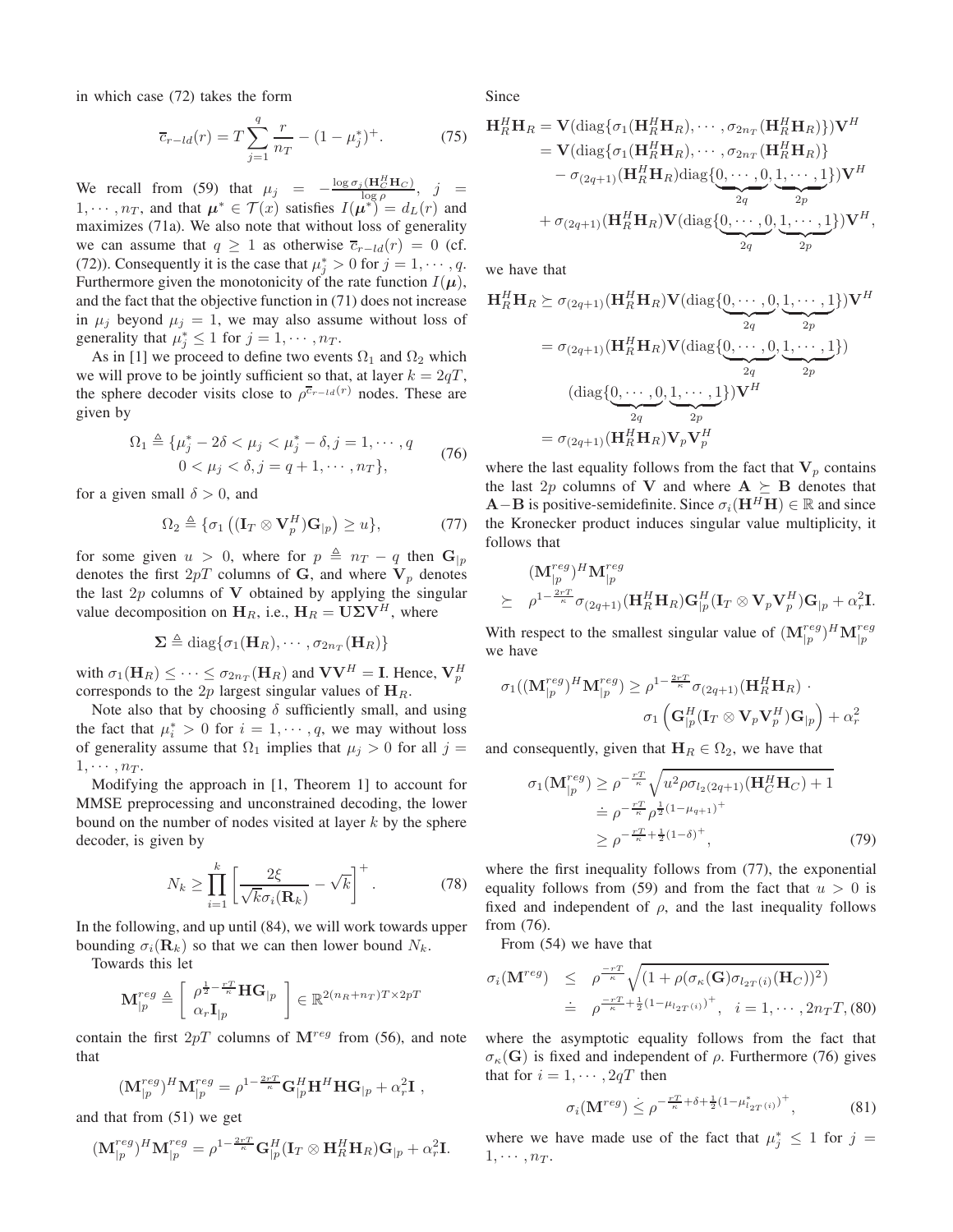Given that  $\mu_j^* > 0$  for  $j = 1, \dots, q$ , then for sufficiently small  $\delta$  and for  $i = 1, \dots, 2qT$ , we have that

$$
-\frac{rT}{\kappa} + \frac{1}{2}(1-\delta)^{+} \ge -\frac{rT}{\kappa} + \delta + \frac{1}{2}(1-\mu_{l_{2T}(i)}^{*})^{+},
$$

which means that for sufficiently small  $\delta$ , a comparison of (79) and (81) yields

$$
\sigma_i(\mathbf{M}^{reg}) < \sigma_1(\mathbf{M}^{reg}_{|p}),
$$

for  $i = 1, \dots, 2q$ . The above inequality allows us to apply Lemma 3 in [1], which in turn gives that

$$
\sigma_i(\mathbf{R}_k) \le \left[ \frac{\sigma_\kappa(\mathbf{M}^{reg})}{\sigma_1(\mathbf{M}_{|p}^{reg})} + 1 \right] \sigma_i(\mathbf{M}^{reg}), \tag{82}
$$

for  $i = 1, \cdots, 2qT$ .

Setting  $i = \kappa$  in (80) upper bounds the maximum singular value of  $\mathbf{M}^{reg}$  as

$$
\sigma_{\kappa}(\mathbf{M}^{reg}) \leq \rho^{-\frac{rT}{\kappa} + \frac{1}{2}(1 - \mu_{n_T})^+} \leq \rho^{\frac{1}{2} - \frac{rT}{\kappa}},\tag{83}
$$

,

where the last inequality is due to the fact that  $\mu_j \geq 0$ . Consequently combining (83) and (79) gives that

$$
\left[\frac{\sigma_\kappa(\mathbf{M}^{reg})}{\sigma_1(\mathbf{M}_{|p}^{reg})} + 1\right] \leq \rho^{\frac{1}{2}\delta}
$$

which together with (81) and (82) gives that

$$
\sigma_i(\mathbf{R}_k) \leq \rho^{-\frac{rT}{\kappa} + \frac{3}{2}\delta + \frac{1}{2}(1 - \mu_{i_{2T}(i)}^*)^+}, \quad i = 1, \cdots, 2qT. \tag{84}
$$

Consequently, going back to (78), we have that

$$
\left[\frac{2\xi}{\sqrt{k}\sigma_i(\mathbf{R}_k)} - \sqrt{k}\right]^+ \ge \rho^{\left(\frac{rT}{\kappa} - \frac{3}{2}\delta - \frac{1}{2}(1 - \mu_{t_{2T}(i)}^*)^+\right)} > 0 \quad (85)
$$

and furthermore for  $i = 1, \dots, 2qT$ , we have that  $\frac{rT}{\kappa} - \frac{3}{2}\delta - \frac{1}{2}(1 - \mu_{l_{2T}(i)}^*)^+ > 0$  directly from definition of q and for sufficiently small  $\delta$ . As a result, for  $k \leq 2qT$  we have that

$$
N_k \ge \prod_{i=1}^k \rho^{\left(\frac{rT}{\kappa} - \frac{3}{2}\delta - \frac{1}{2}(1 - \mu_{l_{2T}(i)}^*)\right)}\tag{86}
$$

$$
= \rho^{\sum_{i=1}^{k} \left(\frac{rT}{\kappa} - \frac{1}{2} (1 - \mu_{2T(i)}^*)^+\right) - \frac{3}{2} k\delta}, \tag{87}
$$

and setting  $k = 2qT$  we have that

$$
N_{2qT} \ge \rho^{\left(\sum_{i=1}^{2qT} \left(\frac{rT}{\kappa} - \frac{1}{2}(1 - \mu_{t_{2T}(i)}^*)^+\right) - 3qT\delta\right)}\tag{88}
$$

$$
= \rho^{\left(T\sum_{j=1}^{q} \left(\frac{r}{\kappa} - (1 - \mu_j^*)^+\right) - 3qT\delta\right)} \tag{89}
$$

$$
= \rho^{(\overline{c}_{r-ld}(r)-3qT\delta)}, \tag{90}
$$

where the last equality follows from (75). Consequently

$$
N_{SD} \ge N_{2qT} \ge \rho^{\overline{c}_{r-ld}(r)-3qT\delta},
$$

for small  $\delta > 0$ . Given that  $\delta$  can be chosen arbitrarily small, and given that events  $\Omega_1$  and  $\Omega_2$  occur, then the number of nodes visited by the SD at layer  $2qT$  is arbitrarily close to the upper bound of  $\rho^{\overline{c}_{r-ld}(r)}$ .

Now to show that  $c_{r-ld}(r) \geq \overline{c}_{r-ld}(r) - 3qT\delta$ , we just have to prove that  $-\lim_{\rho \to \infty}$  $P\left(N_{SD} \geq \rho^{\overline{c}_{r-ld}(r)-3qT\delta}\right)$  $\frac{1}{\log \rho}$  <  $d_L(r)$ .

Toward this we note that as (76) and (77) imply that  $N_{SD} \geq$ ≥  $\rho^{\overline{c}_{r-ld}(r)-3qT\delta}$ , it follows that

$$
P\left(N_{SD} \geq \rho^{\overline{c}_{r-ld}(r)-3qT\delta}\right) \geq P\left(\Omega_1 \cap \Omega_2\right) = P\left(\Omega_1\right) P\left(\Omega_2\right)
$$

where the equality follows from the i.i.d. assumption on the entries in  $H_C$ , which makes the singular values of  $H_C^H H_C$ independent of the singular vectors of  $\mathbf{H}_{C}^{H}\mathbf{H}_{C}$  [28], [29], and which in turn also implies independence of the singular values of  $\mathbf{H}_C^H \mathbf{H}_C$  (event  $\Omega_1$ ) from the singular vectors of  $\mathbf{H}_R^H \mathbf{H}_R$ (event  $\Omega_2$ ).

We now turn to [1, Lemma 2] and recall that for the layered codes assumed here, as well as for any full-rate design and some non-random fixed decoding ordering (corresponding to a permutation of the columns of  $G$ ), there exists a unitary matrix  $\mathbf{\tilde{V}}^{'}_n$  $g_p'$  such that  $\operatorname{rank}((\mathbf{I}_T\otimes (\mathbf{V}_p'))$  $(p')^H$ ) $\mathbf{G}_{|p}$  = 2pT i.e., that

$$
\sigma_1\left((\mathbf{I}_T \otimes (\mathbf{V}_p)^H)\mathbf{G}_{|p}\right) > 0.
$$

However, by continuity of singular values [26] it follows for sufficiently small  $u > 0$  (cf.(77)) that  $P(\Omega_2) > 0$ , which implies<sup>15</sup> that P ( $\Omega_2$ ) =  $\rho^0$  as  $\Omega_2$  is independent of  $\rho$ . This in turn implies that

$$
P\left(N_{SD} \ge \rho^{\overline{c}_{r-ld}(r)-3qT\delta}\right) \ge P\left(\Omega_1\right). \tag{91}
$$

With  $\Omega_1$  being an open set, we have that

$$
-\lim_{\rho \to \infty} \frac{P(\Omega_1)}{\log \rho} \leq \inf_{\mu \in \Omega_1} I(\mu),
$$
  
= 
$$
\sum_{j=1}^q (|n_T - n_R| + 2j - 1)(\mu_j^* - 2\delta),
$$
  
= 
$$
d_L(r) - 2(|n_T - n_R| + q)q\delta,
$$
  
< 
$$
< d_L(r),
$$
 (92)

where the above follows from the monotonicity of the rate function

$$
I(\mu) = \sum_{j=1}^{n_T} (|n_T - n_R| + 2j - 1)\mu_i + \frac{n_R n_T t}{2} \mu_{n_T},
$$

evaluated at

$$
\{\mu_1^* - 2\delta \cdots, \mu_q^* - 2\delta, 0, \cdots, 0\} = \arg\inf_{\mu \in \Omega_1} I(\mu),
$$

and<sup>16</sup> also follows from the fact that, by definition,  $I(\mu^*)$  =  $d_L(r)$ .

Consequently from (91) we have that

$$
-\lim_{\rho \to \infty} \frac{\mathcal{P}\left(N_{SD} \ge \rho^{\overline{c}_{r-ld}(r)-3qT\delta}\right)}{\log \rho} < d_L(r), \tag{93}
$$

and directly from the definition of the complexity exponent, we have that  $c_{r-ld}(r) \geq \overline{c}_{r-ld}(r) - 3qT\delta$ . As the bound holds

 $16$ Recall that parameter t was previously introduced as a parameter that regulates the near zero behavior of the random variable.

<sup>&</sup>lt;sup>15</sup>In light of the fact that event  $V_p'$  has zero measure, what the continuity of eigenvalues guarantees is that we can construct a neighborhood of matrices ′ around  $V_p'$  which are full rank, and which have a non zero measure. We also note that the matrices  $V_p'$  can be created recursively, starting from a single matrix  $\mathbf{V}_{n_{\mathrm{T}}}^{\prime}$ .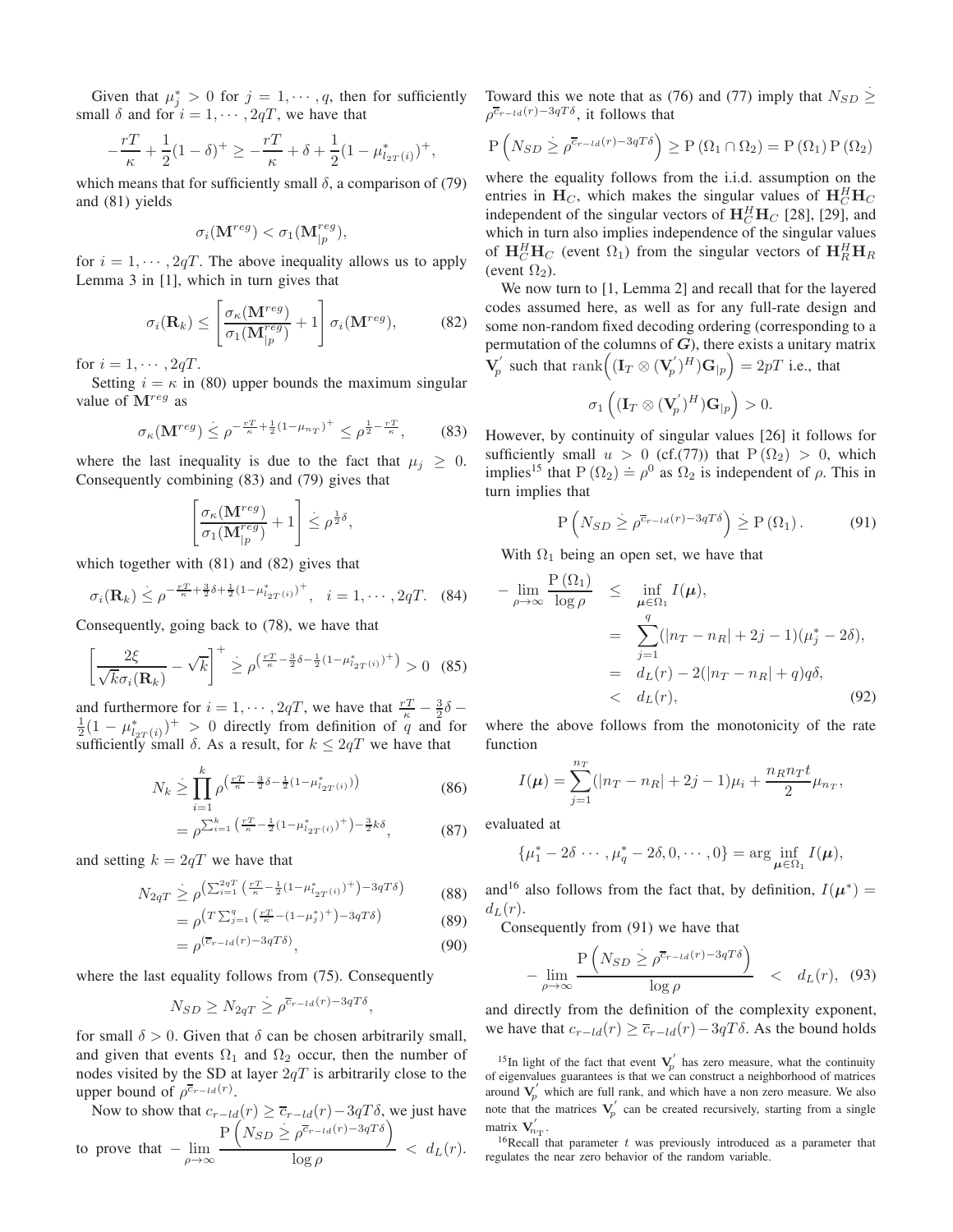for arbitrarily small  $\delta > 0$ , it follows that  $c_{r-ld}(r) = \overline{c}_{r-ld}(r)$ . Directly from [1, Theorem 4] which analyzes the ML-based complexity exponent  $c_{ml}(r)$ , together with the fact that the ML-based sphere decoder, with or without MMSE preprocessing, shares the same upper bound  $\overline{c}_{r-ld}(r)$  as the MMSEpreprocessed lattice decoder, gives that  $c_{ml}(r) = \overline{c}_{r-ld}(r)$ , which in turns implies that

$$
c_{r-ld}(r) = c_{ml}(r).
$$

This establishes Theorem 1 and Corollary 1a.  $\Box$ 

## APPENDIX B PROOF FOR COROLLARIES 1B AND 1C

Section A-A shows that  $\overline{c}_{r-ld}(r)$  can be obtained as the solution to the constrained maximization problem

$$
\overline{c}_{r-ld}(r) \triangleq \max_{\mu} T \sum_{j=1}^{n_T} \left( \frac{r}{n_T} - (1 - \mu_j)^+ \right)^+
$$
  
s.t.  $I(\mu) \leq d_L(r)$ , (94a)

 $\mu_1 \geq \cdots \geq \mu_{n_T} \geq 0.$  (94b)

In some cases though, further knowledge of the error performance of the encoder and decoder, can result in an explicit characterization of the complexity exponent. Take for instance the case of DMT optimal encoding [15], [16] and DMT optimal MMSE-preprocessed lattice decoding [6], [8], where  $\sum_{j=1}^{n} (1 - \mu_j)^+ \geq r$  (cf. [8]), which may be recognized the constraint  $I(\mu) \leq d_L(r)$  in (94a) reverts to the constraint to correspond to the no-outage region (cf. [3]). In this case  $\overline{c}_{r-ld}(r)$  can then be explicitly obtained from the optimization problem

$$
\overline{c}_{r-ld}(r) = \max_{\mu} T \sum_{j=1}^{n_T} \left( \frac{r}{n_T} - (1 - \mu_j)^+ \right)^+ \tag{95a}
$$

s.t. 
$$
\sum_{j=1}^{n_T} (1 - \mu_j)^+ \ge r
$$
 (95b)

$$
\mu_1 \ge \dots \ge \mu_{n_T} \ge 0,\tag{95c}
$$

which can be solved in a straightforward manner to give that

$$
\overline{c}_{r-ld}(r) = \frac{T}{n_T} (r(n_T - \lfloor r \rfloor - 1) + (n_T \lfloor r \rfloor - r(n_T - 1))^{+}),
$$

describing the upper bound on the complexity exponent for MMSE-preprocessed lattice sphere decoding of DMT optimal full-rate codes, which for minimum delay ( $n_T = T$ ) DMT optimal full-rate codes takes the form

$$
\overline{c}_{r-ld}(r) = r(n_T - \lfloor r \rfloor - 1) + (n_T \lfloor r \rfloor - r(n_T - 1))^{+},
$$
\n(96)

and which further simplifies to

$$
\overline{c}_{r-ld}(r) = r(n_T - r),
$$

for integer multiplexing gains  $r = 0, 1, \dots, n_T$ . In conjunction with the lower bound in Section A-B, under the conditions layered codes in Corollary 1b, we have that  $c_{r-ld}(r) = \overline{c}_{r-ld}(r)$ , which proves Corollary 1b.  $\square$ 

Moving on to the universal upper bound, we can see from (71) that, regardless of the fading statistics and the corresponding  $I(\mu)$ , the exponent  $\overline{c}_{r-ld}(r)$  is non-decreasing in  $d<sub>L</sub>(r)$ and is hence maximized when  $d<sub>L</sub>(r)$  is itself maximized, i.e., it is maximized in the presence of DMT optimal encoding and decoding. Combined with the fact that the corresponding maximization problem in (95) does not depend on the fading distribution, other than the natural fact that its tail must vanish exponentially fast, results in the fact that, for any fullrate code and statistical characterization of the channel, the complexity of MMSE-preprocessed lattice SD is universally upper bounded as (cf. [1])

$$
\frac{T}{n_T} \left( r(n_T - \lfloor r \rfloor - 1) + (n_T \lfloor r \rfloor - r(n_T - 1))^+ \right). \tag{97}
$$

This proves Corollary 1c.  $\Box$ 

## APPENDIX C PROOF FOR LEMMA 1

For  $\mathbf{R}_r^H \mathbf{R}_r = \mathbf{M}_r^H \mathbf{M}_r + \alpha_r^2 \mathbf{I}$  (cf. (14))<sup>17</sup>, it follows by the bounded orthogonality defect of LLL reduced bases that there is a constant  $K_{\kappa} > 0$  independent of  $\mathbf{R}_r$  and  $\rho$ , for which (cf. [22] and the proof in [30])

$$
\sigma_{max}(\tilde{\mathbf{R}}_r^{-1}) \le \frac{K_\kappa}{\lambda(\mathbf{R}_r)}
$$
\n(98)

where

$$
\lambda(\mathbf{R}_r) \triangleq \min_{\mathbf{c} \in \mathbb{Z}^\kappa \setminus \mathbf{0}} \|\mathbf{R}_r \mathbf{c}\| \tag{99}
$$

denotes the shortest vector in the lattice generated by  $\mathbf{R}_r$ . As a result we have that

$$
\sigma_{min}(\tilde{\mathbf{R}}_r) \ge \frac{\lambda(\mathbf{R}_r)}{K_\kappa}.\tag{100}
$$

Looking to lower bound  $\sigma_{min}(\mathbf{R}_r)$ , we seek a bound on  $\lambda(\mathbf{R}_r)$ . Towards this let  $r' = r - \gamma$  for some  $r \ge \gamma > 0$ , in which case for s being the transmitted symbol vector, and for any  $\hat{\mathbf{s}} \in \mathbb{Z}^{\kappa}$  such that  $\hat{\mathbf{s}} \neq \mathbf{s}$ , it follows that

$$
\|\mathbf{r} - \mathbf{R}_{r'}\hat{\mathbf{s}}\| = \|(\mathbf{r} - \mathbf{R}_{r'}\mathbf{s}) + \mathbf{R}_{r'}(\mathbf{s} - \hat{\mathbf{s}})\|
$$
  
 
$$
\leq \|(\mathbf{r} - \mathbf{R}_{r'}\mathbf{s})\| + \|\mathbf{R}_{r'}(\mathbf{s} - \hat{\mathbf{s}})\| \quad (101)
$$

and

 $\overline{\phantom{a}}$ 

$$
\begin{array}{rcl} \mathbf{R}_{r'}(\mathbf{s} - \hat{\mathbf{s}}) \| & \geq & \|\mathbf{r} - \mathbf{R}_{r'}\hat{\mathbf{s}}\| - \|(\mathbf{r} - \mathbf{R}_{r'}\mathbf{s})\| \\ & = & \|\mathbf{r} - \mathbf{R}_{r'}\hat{\mathbf{s}}\| - \|\mathbf{w}\|. \end{array} \tag{102}
$$

From (102) it is clear that to find a lower bound on  $\lambda(\mathbf{R}_{r'})$ , we need to lower bound  $\|\mathbf{r} - \mathbf{R}_{r} \cdot \hat{\mathbf{s}}\|$  for all  $\hat{\mathbf{s}} \in \mathbb{Z}^{\kappa}$  and upper bound  $\|\mathbf{w}\|$ . Let us, for now, assume that  $\|\mathbf{w}\|^2 \le \rho^b$ . To lower bound  $\|\mathbf{r} - \mathbf{R}_{r'}\hat{\mathbf{s}}\|$ , we draw from the equivalence of MMSE preprocessing and the regularized metric (cf. equation (45) in [8]), and rewrite

$$
\|\mathbf{r} - \mathbf{R}_{r'}\hat{\mathbf{s}}\|^2 = \|\mathbf{y} - \mathbf{M}_{r'}\hat{\mathbf{s}}\|^2 + \alpha_{r'}^2 \|\hat{\mathbf{s}}\|^2 - c,\qquad(103)
$$

where  $c \triangleq y^H[I - M_{r'}^H(M_{r'}^H M_{r'} + \alpha_{r'}^2 I)^{-1} M_{r'}]y \geq 0$ . We now note that for  $\hat{\mathbf{s}} = \mathbf{s}$  then  $||\mathbf{y} - \mathbf{M}_{r'} \mathbf{s}||^2 + \alpha_{r'}^2 ||\mathbf{s}||^2 \le \rho^b$ ,

<sup>&</sup>lt;sup>17</sup>Note the transition to the notation reflecting the dependence of **R** on  $r$ .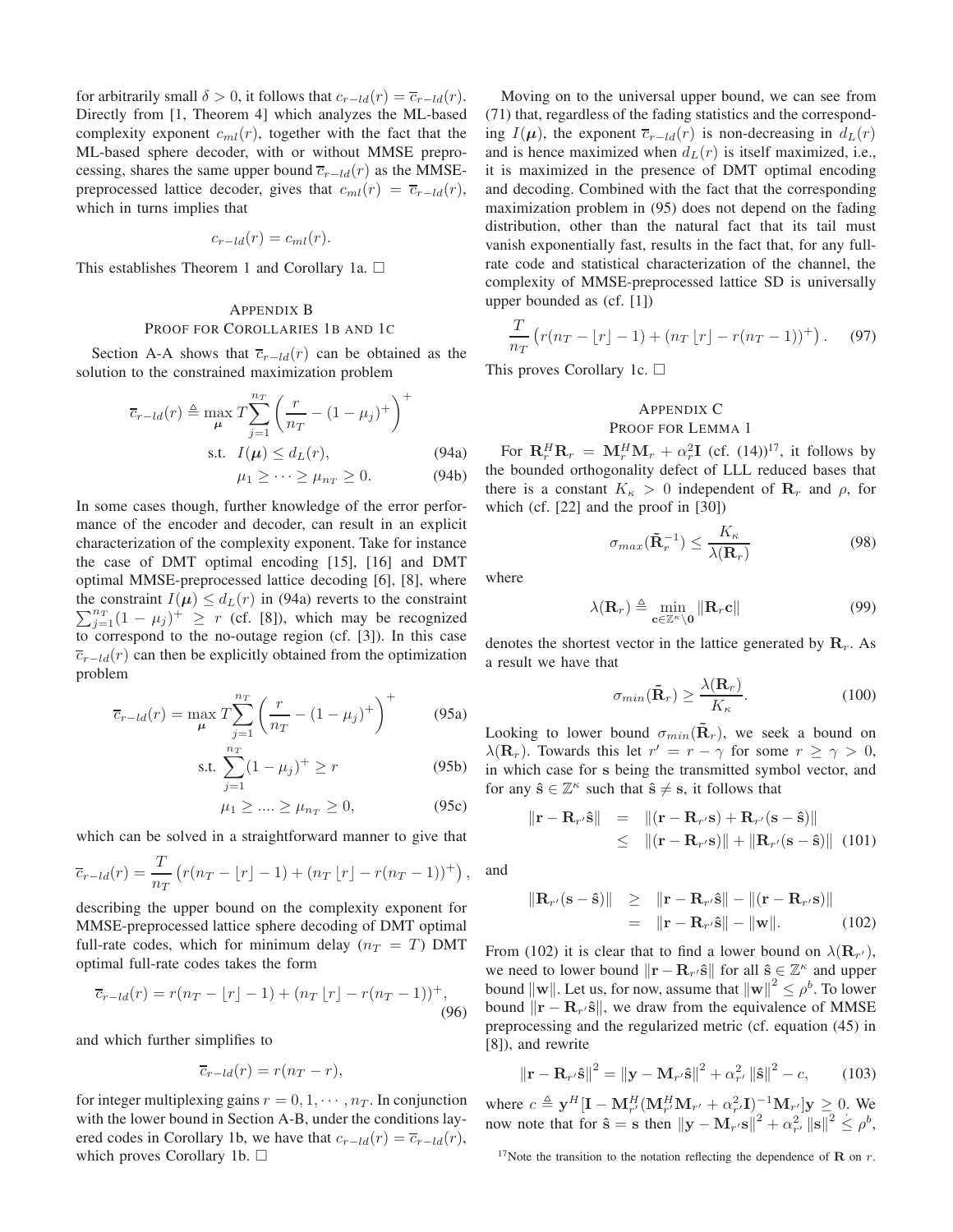and since the left hand side of (103) cannot be negative, and furthermore given that  $c$  is independent of  $\hat{\mathbf{s}}$ , we conclude that  $c \leq \rho^b$ .

We will now proceed to lower bound  $||\mathbf{y} - \mathbf{M}_r \cdot \hat{\mathbf{s}}||^2$  +  $\alpha_{r'}^2 \|\hat{\mathbf{s}}\|^2$  and then use (103) to lower bound  $\|\mathbf{r} - \mathbf{R}_{r'}\hat{\mathbf{s}}\|$ . Towards lower bounding  $\|\mathbf{y} - \mathbf{M}_{r'}\hat{\mathbf{s}}\|^2 + \alpha_{r'}^2 \|\hat{\mathbf{s}}\|^2$  we draw from Theorem 1 in [8] and we let  $\beta$  be the spherical region given by

$$
\mathcal{B} \triangleq \{ d \in \mathbb{R}^{\kappa} | \left\| \mathbf{d} \right\|^2 \leq \Gamma^2 \}
$$

where the radius  $\Gamma > 0$  is independent of  $\rho$  and is chosen so that  $\mathbf{d}_1 + \mathbf{d}_2 \in \mathcal{R}$  for any  $\mathbf{d}_1, \mathbf{d}_2 \in \mathcal{B}$ . The existence of the set  $\beta$  follows by the assumption that 0 is contained in the interior of R. Now let

$$
\nu_{r'} \triangleq \min_{\mathbf{d} \in \rho^{\frac{r'T}{\kappa}} \mathcal{B} \cap \mathbb{Z}^{\kappa} : \mathbf{d} \neq \mathbf{0}} \frac{1}{4} \left\| \mathbf{M}_{r'} \mathbf{d} \right\|^2,
$$

and for given  $\gamma > \zeta > 0$  choose  $b > 0$  such that

$$
\frac{2\zeta T}{\kappa} > b > 0.
$$

This may clearly be done for arbitrary  $\zeta > 0$ . We will in the following temporarily assume that  $\nu_{r'+\zeta} \geq 1$  and prove that, together with  $\|\mathbf{w}\|^2 \leq \rho^b$ , the two conditions are sufficient for  $\lambda(\tilde{\mathbf{R}}_{r'}) \geq \rho^{\frac{\zeta T}{\kappa}}$  to hold.

In order to bound the metric for  $\hat{\mathbf{s}} \in \mathbb{Z}^{\kappa}$  where  $\hat{\mathbf{s}} \neq \mathbf{s}$ , we note that  $v_{r'+\zeta} \ge 1$  implies that  $\forall d \in \rho^{\frac{(r'+\zeta)T}{\kappa}} \mathcal{B} \cap \mathbb{Z}^{\kappa}, d \ne 0$ it is the case that

$$
\frac{1}{4} \|\mathbf{M}_{r'+\zeta}\mathbf{d}\|^2 \geq 1
$$
  

$$
\frac{1}{4} \left\| \rho^{\frac{1}{2} - \frac{(r'+\zeta)T}{\kappa}} \mathbf{H} \mathbf{G} \mathbf{d} \right\|^2 \geq 1
$$
  

$$
\frac{1}{4} \left\| \rho^{\frac{1}{2} - \frac{r'T}{\kappa}} \mathbf{H} \mathbf{G} \mathbf{d} \right\|^2 \geq \rho^{\frac{2\zeta T}{\kappa}}
$$

where (a) follows from the fact that  $M_r = \rho^{\frac{1}{2} - \frac{rT}{\kappa}} H G$ . Consequently

$$
\frac{1}{4} \left\| \mathbf{M}_{r'} \mathbf{d} \right\|^2 \geq \rho^{\frac{2\zeta T}{\kappa}}, \ \forall \mathbf{d} \in \rho^{\frac{(r'+\zeta)T}{\kappa}} \mathcal{B} \cap \mathbb{Z}^{\kappa}, \mathbf{d} \neq \mathbf{0}. \tag{104}
$$

As R is bounded, and as  $\zeta > 0$ , it holds that  $\mathcal{R} \subset \frac{1}{2}\rho^{\frac{\zeta T}{\kappa}}\mathcal{B}$ for all  $\rho \ge \rho_1$ , for a sufficiently large  $\rho_1$ . This implies that s  $\epsilon \frac{1}{2} \rho^{\frac{(r' + \zeta)^T}{\kappa}} \mathcal{B}$  for  $\rho \ge \rho_1$  since  $s \in \rho^{\frac{r'_T}{\kappa}} \mathcal{R}$ .

For  $s, d \in \frac{1}{2}\rho^{\frac{(r'+\zeta)T}{\kappa}} \mathcal{B} \cap \mathbb{Z}^{\kappa}$ , there exists an  $\hat{s} \in \rho^{\frac{(r'+\zeta)T}{\kappa}}$  $\kappa$   $\beta$   $\cap$  $\mathbb{Z}^{\kappa}$ ,  $\hat{\mathbf{s}} \neq \mathbf{s}$ , such that  $\hat{\mathbf{s}} = \mathbf{d} + \mathbf{s}$ . Hence for any  $\hat{\mathbf{s}} \in \rho^{\frac{(r' + \zeta)T}{\kappa}}$  $\kappa$  B∩  $\mathbb{Z}^{\kappa}$ , we have from (104) that

$$
\frac{1}{4} \left\| \mathbf{M}_{r'}(\hat{\mathbf{s}} - \mathbf{s}) \right\|^2 = \frac{1}{4} \left\| \mathbf{M}_{r'} \mathbf{d} \right\|^2 \ge \rho^{\frac{2\zeta T}{\kappa}}.\tag{105}
$$

As  $\|\mathbf{w}\|^2 \le \rho^b$ , it follows that  $\frac{1}{4} \|\mathbf{M}_{r'}\mathbf{d}\|^2 \ge \|\mathbf{w}\|^2$  for large  $\rho$ , and that

$$
\|\mathbf{y} - \mathbf{M}_{r'}\hat{\mathbf{s}}\|^2 = \|\mathbf{M}_{r'}(\mathbf{s} - \hat{\mathbf{s}}) + \mathbf{w}\|^2 \ge \rho^{\frac{2\zeta T}{\kappa}}.
$$
 (106)

Consequently

$$
\|\mathbf{y} - \mathbf{M}_{r'}\hat{\mathbf{s}}\|^2 + \alpha_{r'}^2 \|\hat{\mathbf{s}}\|^2 \ge \rho^{\frac{2\zeta T}{\kappa}}.
$$
 (107)

On the other hand if  $\hat{\mathbf{s}} \notin \frac{p^{(r'+\zeta)T}}{n} \mathcal{B}$ , then by definition of  $\mathcal{B}$ we have that  $\alpha_{r'}^2 ||\hat{\mathbf{s}}||^2 \geq \frac{1}{4} \Gamma^2 \rho^{\frac{2\zeta T}{\kappa}}$ , and consequently that

$$
\|\mathbf{y} - \mathbf{M}_{r'}\hat{\mathbf{s}}\|^2 + \alpha_{r'}^2 \|\hat{\mathbf{s}}\|^2 \ge \frac{1}{4} \Gamma^2 \rho^{\frac{2\zeta T}{\kappa}}.
$$
 (108)

From (107) and (108) we then conclude that

$$
\|\mathbf{y} - \mathbf{M}_{r'}\hat{\mathbf{s}}\|^2 + \alpha_{r'}^2 \|\hat{\mathbf{s}}\|^2 \ge \rho^{\frac{2\zeta T}{\kappa}}.\tag{109}
$$

Given (107) and (109), for any  $\hat{\mathbf{s}} \in \mathbb{Z}^k$  such that  $\hat{\mathbf{s}} \neq \mathbf{s}$ , it is the case that  $||\mathbf{y} - \mathbf{M}_{r'}\hat{\mathbf{s}}||^2 + \alpha_{r'}^2 ||\hat{\mathbf{s}}||^2 \ge \rho^{\frac{2\zeta T}{\kappa}}$ , which combined with  $c \le \rho^b$  allows for (103) to give that

$$
\left\|\mathbf{r} - \mathbf{R}_{\tau'}\hat{\mathbf{s}}\right\|^2 \ge \rho^{\frac{2\zeta T}{\kappa}}.\tag{110}
$$

Applying (99) and (102), we have

$$
\lambda(\mathbf{R}_{r'}) \geq \| \mathbf{r} - \mathbf{R}_{r'} \hat{\mathbf{s}} \| - \| \mathbf{w} \|
$$
  
\n
$$
\geq \rho^{\frac{\zeta T}{\kappa}} - \rho^{\frac{b}{2}}
$$
  
\n
$$
\stackrel{\leq}{=} \rho^{\frac{\zeta T}{\kappa}}
$$
 (111)

where the exponential inequality follows from  $(110)$ . Furthermore we know that

$$
\lambda(\mathbf{R}_r) = \rho^{\frac{-\gamma T}{\kappa}} \lambda(\mathbf{R}_{r'}) \ge \rho^{\frac{-\epsilon T}{\kappa}}
$$
(112)

.

where  $\epsilon = \gamma - \zeta$ ,  $r \geq \epsilon > 0$ , and from (100) and (112) it follows that  $\sigma_{min}(\tilde{\mathbf{R}}_r) \geq \rho^{\frac{-\epsilon T}{\kappa}}$ .

We now note that the above implies that for  $\nu_{r'+\zeta} \geq 1$  and  $\|\mathbf{w}\|^2 \leq \rho^b$  then  $\sigma_{min}(\tilde{\mathbf{R}}_r) \geq \rho^{\frac{-\epsilon T}{\kappa}}$ , and thus applying the union bound yields

$$
P\left(\sigma_{min}(\tilde{\mathbf{R}}_r) < \rho^{\frac{-\epsilon T}{\kappa}}\right) = P\left((\nu_{r'+\zeta} < 1) \cup (\|\mathbf{w}\|^2 > \rho^b)\right)
$$
\n
$$
\leq P\left(\nu_{r'+\zeta} < 1\right) + P\left(\|\mathbf{w}\|^2 > \rho^b\right)
$$

We know from the exponential tail of the Gaussian distribution that  $P\left(\|\mathbf{w}\|^2 > \rho^b\right) \doteq \rho^{-\infty}$  and from Lemma 1 in [8] that  $P(\nu_{r'+\zeta} < 1) \leq \rho^{-d_{ML}(r'+\zeta)}$ . Hence

$$
P\left(\sigma_{min}(\mathbf{\tilde{R}}_r) < \rho^{\frac{-\epsilon T}{\kappa}}\right) \leq \rho^{-d_{ML}(r-\epsilon)}
$$

for all  $r > \epsilon > 0$ .

The association with the singular values

$$
\sigma_1(\mathbf{\tilde{R}}_{r,k}) \leq \cdots \leq \sigma_k(\mathbf{\tilde{R}}_{r,k})
$$

is made using the interlacing property of singular values of sub-matrices, which gives that

$$
\sigma_i(\tilde{\mathbf{R}}_{r,k}) \ge \sigma_i(\tilde{\mathbf{R}}_r), \ i \le k = 1, \cdots, \kappa,
$$
 (113)

and for  $k = 1, \dots, \kappa$ , that

$$
\mathrm{P}\left(\sigma_{min}(\tilde{\mathbf{R}}_{r,k}) < \rho^{\frac{-\epsilon T}{\kappa}}\right) \leq \rho^{-d_{ML}(r-\epsilon)}.
$$

Finally from the DMT optimality of the exact implementation of the regularized lattice decoder [6], [8], we have that

$$
P\left(\sigma_{min}(\tilde{\mathbf{R}}_{r,k}) < \rho^{\frac{-\epsilon T}{\kappa}}\right) \leq \rho^{-d_L(r-\epsilon)}.
$$

This proves Lemma 1.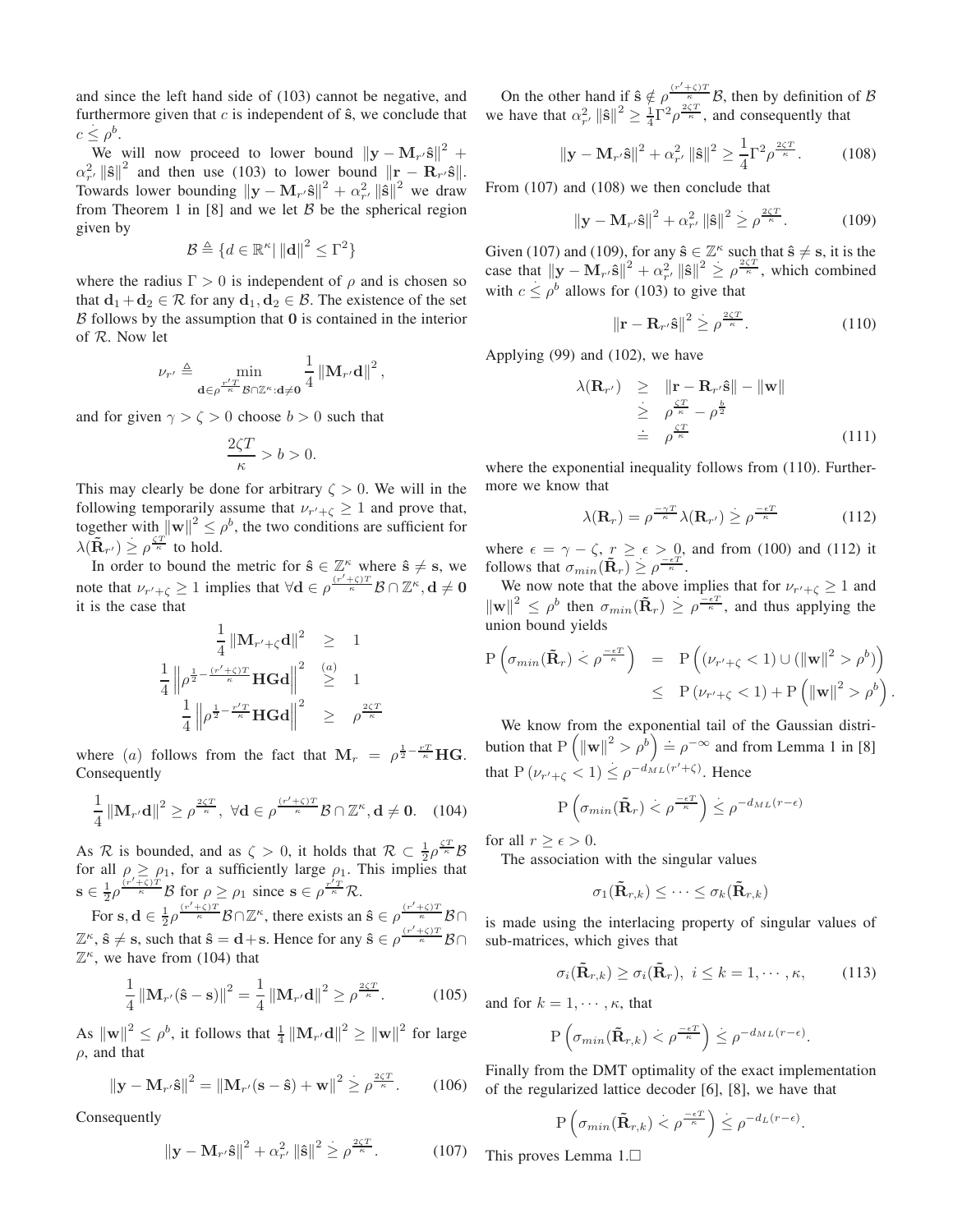# APPENDIX D

### PROOF FOR LEMMA 2

For a search radius that grows as  $\xi = \sqrt{z \log \rho} \doteq \rho^0$ , we first prove that

$$
P\left(\|\mathbf{w}^{''}\|^2 > \xi^2\right) \leq \rho^{-z'}
$$

for  $z > z' > d<sub>L</sub>(r)$ . Towards establishing the properties of the equivalent noise  $w''$  (cf. (45)), we consider an equivalent representation of the MMSE-preprocessed lattice decoder and let (cf. [31])

$$
\mathbf{QR} = \begin{bmatrix} \mathbf{Q}_1 \\ \mathbf{Q}_2 \end{bmatrix} \mathbf{R} = \begin{bmatrix} \mathbf{M} \\ \alpha_r \mathbf{I} \end{bmatrix} \in \mathbb{R}^{(n+\kappa)\times \kappa} \quad (114)
$$

be the thin QR factorization of the modified channel matrix, where  $\mathbf{Q}_1 = \mathbf{R}^{-1} \mathbf{M} \in \mathbb{R}^{n \times \kappa}$ ,  $\mathbf{Q}_2 = \alpha_r \mathbf{R}^{-1} \in \mathbb{R}^{\kappa \times \kappa}$  and where  $\mathbf{R}^H \mathbf{R} = \mathbf{M}^H \mathbf{M} + \alpha_r^2 \mathbf{I}$ . It then follows that for  $\mathbf{F} =$  $\mathbf{Q}_1^H$ , the MMSE-preprocessed lattice decoder is equivalent to lattice decoding in the presence of channel  $R$  and noise

$$
\mathbf{w}' = -\alpha_r^2 \mathbf{R}^{-H} \mathbf{s} + \mathbf{R}^{-H} \mathbf{M}^H \mathbf{w}
$$
  
= -\alpha\_r \mathbf{Q}\_2^H \mathbf{s} + \mathbf{Q}\_1^H \mathbf{w}. \t(115)

Consequently we calculate

$$
P(|w'| > \xi)
$$
  
\n
$$
\leq P(|-\alpha_r \mathbf{Q}_2^H \mathbf{s}|| + ||\mathbf{Q}_1^H \mathbf{w}|| > \xi)
$$
  
\n
$$
\stackrel{(a)}{=} P(|-\alpha_r \mathbf{Q}^H \begin{bmatrix} \mathbf{s} \\ \mathbf{0} \end{bmatrix} || + ||\mathbf{Q}^H \begin{bmatrix} \mathbf{w} \\ \mathbf{0} \end{bmatrix} || > \xi)
$$
  
\n
$$
\leq P\left(\kappa(||\mathbf{w}|| + \sup_{\mathbf{s}\in\mathbb{S}_r^{\kappa}} || - \alpha_r \mathbf{s}||) > \xi\right)
$$
  
\n
$$
\stackrel{(b)}{=} P(\kappa ||\mathbf{w}|| + \kappa K > \xi)
$$
  
\n
$$
= P(\kappa ||\mathbf{w}|| > (z \log \rho)^{\frac{1}{2}} - \kappa K)
$$
  
\n
$$
\leq P(\kappa ||\mathbf{w}|| > (z_1 \log \rho)^{\frac{1}{2}})
$$
  
\n
$$
= P(||\mathbf{w}||^2 > \frac{z_1}{\kappa^2} \log \rho)
$$
  
\n
$$
\stackrel{(d)}{=} P(||\mathbf{w}||^2 > z_2 \log \rho)
$$
  
\n
$$
\stackrel{(d)}{=} P(|\mathbf{w}||^2 > z_2 \log \rho)
$$
  
\n(116)

where  $(a)$  follows from the MMSE-preprocessed equivalent channel representation (cf. (114)), and where the inequalities in  $(b)$ ,  $(c)$  and  $(d)$  follow for some fixed K that upper bounds  $\sup_{\mathbf{s}\in\mathbb{S}_r^{\kappa}}\| - \alpha_r \mathbf{s}\|$ , and for some arbitrary  $z_1, z_2$  satisfying  $z > z_1 > z_2 > 0$  independent of  $\rho$ . Consequently

$$
P\left(\left\|\mathbf{w}^{''}\right\|>\xi\right)=P\left(\left\|\tilde{\mathbf{Q}}^{H}\mathbf{w}^{'}\right\|>\xi\right)\leq\rho^{-z'}
$$

for some  $0 < z' < z_2$ , and as a result

$$
\lim_{\rho \to \infty} \frac{\mathrm{P}\left(\|\mathbf{w}''\| > \xi\right)}{\mathrm{P}\left(\hat{\mathbf{s}}_{r-ld} \neq \mathbf{s}\right)} = \lim_{\rho \to \infty} \rho^{(d_L(r)-z')} = 0,
$$

where the last equality follows after choosing the search radius such that  $z > z' > d_L(r)$ . This proves Lemma 2.  $\Box$ 

#### **REFERENCES**

- [1] J. Jaldén and P. Elia, "Sphere decoding complexity exponent for decoding full rate codes over the quasi-static mimo channel," Feb. 2011, submitted to *IEEE Trans. Inform. Theory*, available on arXiv:1102.1265 [cs.IT].
- [2] D. Micciancio, "The hardness of the closest vector problem with preprocessing," *IEEE Trans. Inf. Theory*, vol. 47, no. 3, pp. 1212 –1215, Mar. 2001.
- [3] L. Zheng and D. N. C. Tse, "Diversity and multiplexing: A fundamental tradeoff in multiple-antenna channels," *IEEE Trans. Inf. Theory*, vol. 49, no. 5, pp. 1073–1096, May 2003.
- [4] E. Agrell, T. Eriksson, A. Vardy, and K. Zeger, "Closest point search in lattices," *IEEE Trans. Inf. Theory*, vol. 48, no. 8, pp. 2201–2214, Aug. 2002.
- [5] A. D. Murugan, H. E. Gamal, M. O. Damen, and G. Caire, "A unified framework for tree search decoding: rediscovering the sequential decoder," *IEEE Trans. Inf. Theory*, vol. 52, no. 3, pp. 933– 953, Mar. 2006.
- [6] H. El Gamal, G. Caire, and M. O. Damen, "Lattice coding and decoding achieve the optimal diversity-multiplexing tradeoff of MIMO channels," *IEEE Trans. Inf. Theory*, vol. 50, no. 6, pp. 968–985, Jun. 2004.
- [7] J. Jaldén and P. Elia, "The complexity of sphere decoding perfect codes under a vanishing gap to ml performance," in *Proc. IEEE Int. Symp. Information Theory (ISIT)*, Jul. 2011.
- [8] J. Jaldén and P. Elia, "DMT optimality of LR-aided linear decoders for a general class of channels, lattice designs, and system models," *IEEE Trans. Inf. Theory*, vol. 56, no. 10, pp. 4765–4780, Oct. 2010.
- [9] J. Pan and W.-K. Ma, "A lagrangian dual relaxation approach to ML MIMO detection: reinterpreting regularized lattice decoding," in *Proc. IEEE Int. Conf. Acoustics, Speech, and Signal Processing (ICASSP)*, Prague, Czech Republic, May 2011.
- [10] M. O. Damen, H. El Gamal, and G. Caire, "On maximum-likelihood detection and the search for the closest lattice point," *IEEE Trans. Inf. Theory*, vol. 49, no. 10, pp. 2389–2401, Oct. 2003.
- [11] D. Seethaler, J. Jaldén, C. Studer, and H. Bölcskei, "Tail behavior of sphere-decoding complexity in random lattices," Jun. 2009, pp. 729 – 733.
- [12] J. Radon, *Lineare Scharen Orthogonaler Matrizen*. Abh. Math. Sem. Hamburg I, 1923.
- [13] H. El Gamal and M. O. Damen, "Universal space-time coding," *IEEE Trans. Inf. Theory*, vol. 49, no. 5, pp. 1097–1119, May 2003.
- [14] B. A. Sethuraman, B. Sundar Rajan, and V. Shashidhar, "Full-diversity, high-rate, space-time block codes from division algebras," *IEEE Trans. Inf. Theory*, vol. 49, no. 10, pp. 2596–2616, Oct. 2003.
- [15] P. Elia, K. R. Kumar, S. A. Pawar, P. Vijay Kumar, and H.-F. Lu, "Explicit space-time codes achieving the diversity-multiplexing gain tradeoff," *IEEE Trans. Inf. Theory*, vol. 52, no. 9, pp. 3869–3884, Sep. 2006.
- [16] F. Oggier, G. Rekaya, J.-C. Belfiore, and E. Viterbo, "Perfect space-time block codes," *IEEE Trans. Inf. Theory*, vol. 52, no. 9, pp. 3885–3902, Sep. 2006.
- [17] L. Zhao, W. Mo, Y. Ma, and Z. Wang, "Diversity and multiplexing tradeoff in general fading channels," *IEEE Trans. Inf. Theory*, vol. 53, no. 4, pp. 1547–1557, Apr. 2007.
- [18] H. Yao and G. W. Wornell, "Lattice-reduction-aided detectors for MIMO communication systems," in *Proc. IEEE Global Conf. Communications (GLOBECOM)*, Taipei, Taiwan, Nov. 2002.
- [19] C. Windpassinger and R. F. H. Fischer, "Low-complexity nearmaximum-likelihood detection and precoding for MIMO systems using lattice reduction," in *Proc. IEEE Information Theory Workshop (ITW)*, Paris, France, Mar. 2003.
- [20] D. Wübben, D. Seethaler, J. Jaldén, and G. Matz, "Lattice reduction: A survey with with applications to wireless communication," *IEEE Signal Processing Magazine*, vol. 28, no. 3, pp. 70 – 91, Jun. 2011.
- [21] C. Ling, "On the proximity factors of lattice reduction-aided decoding," *IEEE Trans. Signal Process.*, vol. 59, no. 6, pp. 2795 – 2808, 2011.
- [22] A. K. Lenstra, H. W. Lenstra, and L. Lovász, "Factoring polynomials with rational coefficients," *Matematische Annalen*, vol. 261, no. 4, pp. 1432–1807, Dec. 1982.
- [23] J. Jaldén, D. Seethaler, and G. Matz, "Worst- and average-case complexity of LLL lattice reduction in MIMO wireless systems," in *Proc. IEEE Int. Conf. Acoustics, Speech, and Signal Processing (ICASSP)*, Las Vegas, Nevada, USA, Apr. 2008.
- [24] L. Babai, "On Lovász' lattice reduction and the nearest lattice point problem," *Combinatorica*, vol. 6, no. 1, pp. 1–13, 1986.